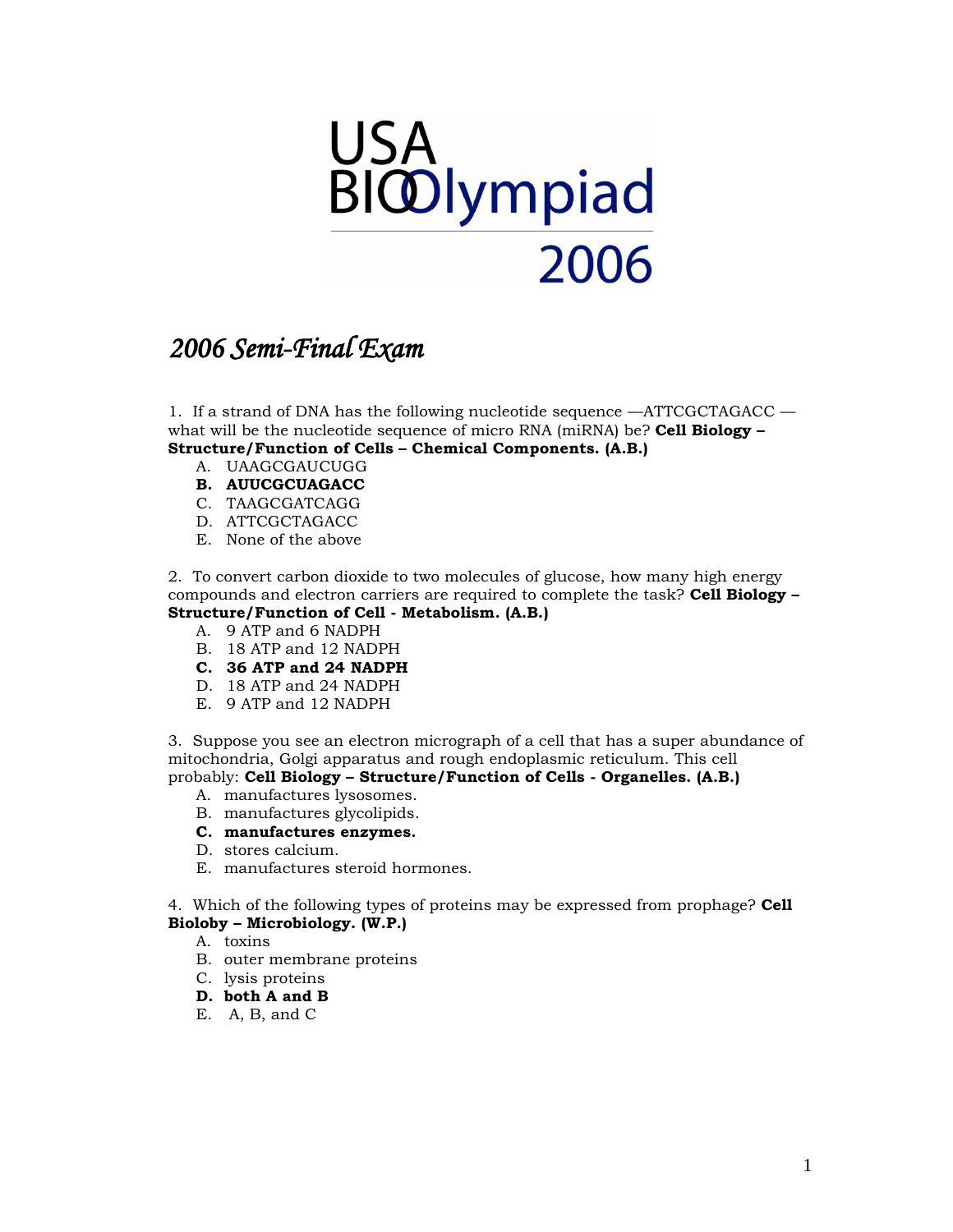5. A yeast extract contains all the enzymes required for alcohol production. The extract is incubated under anaerobic conditions in 1 liter of media containing: 200 mM glucose, 20 mM ADP, 40 mM ATP, 2 mM NADH, 2 mM NAD+ and 20 mM Pi (inorganic phosphates). What is the maximum amount of ethanol that can be produced in these conditions? **Cell Biology – Structure/Function of Cells - Metabolism (Methods). Contributor Unknown.**

- A: 2 mM B. **20 mM** C. 40 mM D. 200 mM
- E. 400 mM

6. The concentration of ions inside an amoeba is expressed below as ion-units per milliliter. The composition of the extra-cellular environment (ECE) is given for comparison. Assume the amoeba has been in the environment for some time.

|            | Na       | T.<br><b>TT</b>         | $\cap$ 1-<br>◡ | HCO                    |
|------------|----------|-------------------------|----------------|------------------------|
| Amoeba     | -        | $\Lambda^{\circ}$<br>т∠ | ັ              | 1 <sub>0</sub><br>---  |
| <b>ECE</b> | $\sim$ 1 | ⊥∪                      | 4              | $\epsilon$<br>1<br>--- |

Simple diffusion alone could account for which ionic concentration inside the amoeba: [Assume the membrane is permeable in some degree to all of the above ions.] **Cell Biology – Structure/Function of Cells - Transport. (T.H.)**

- A. Na<sup>+</sup>
- **B. HCO<sup>3</sup> -**
- C. Na<sup>+</sup>, K<sup>+</sup>, Cl<sup>-</sup> and  $HCO<sub>3</sub>$ <sup>-</sup>
- D. Na<sup>+</sup>, Cl<sup>-</sup> and  $HCO<sub>3</sub>$ <sup>-</sup>
- $E.$   $K^+$

7. The protein Fluorollin is made of 3 domains which are conjugated, each of which absorbs and emits light at the following wavelengths:

Domain A Absorbs: 230-270 nm Emits: 280-310 nm Domain B Absorbs: 290-310 nm Emits: 330-360 nm Domain C Absorbs: 340-360 nm Emits: 390-420 nm

If you wanted to determine the subcellular location of Fluorollin protein by fluorescence microscopy, which of the following emission wavelengths would you monitor if you excite at 240 nm? **Cell Biology – Structure/Function of Cells – Components(Methods). (M.K-C)**

- A. 290 nm
- B. 310 nm
- C. 320 nm
- D. 350 nm
- E. **400 nm**

8. If you wanted to genetically engineer a plant to be more resistant to drought, increasing amounts of which of the following hormones might be a good first

## attempt: **Plant Anatomy/Physiology. (TH)**

### **A. abscisic acid**

- B. brassinosteroid
- C. gibberellin
- D. cytokinin
- E. auxin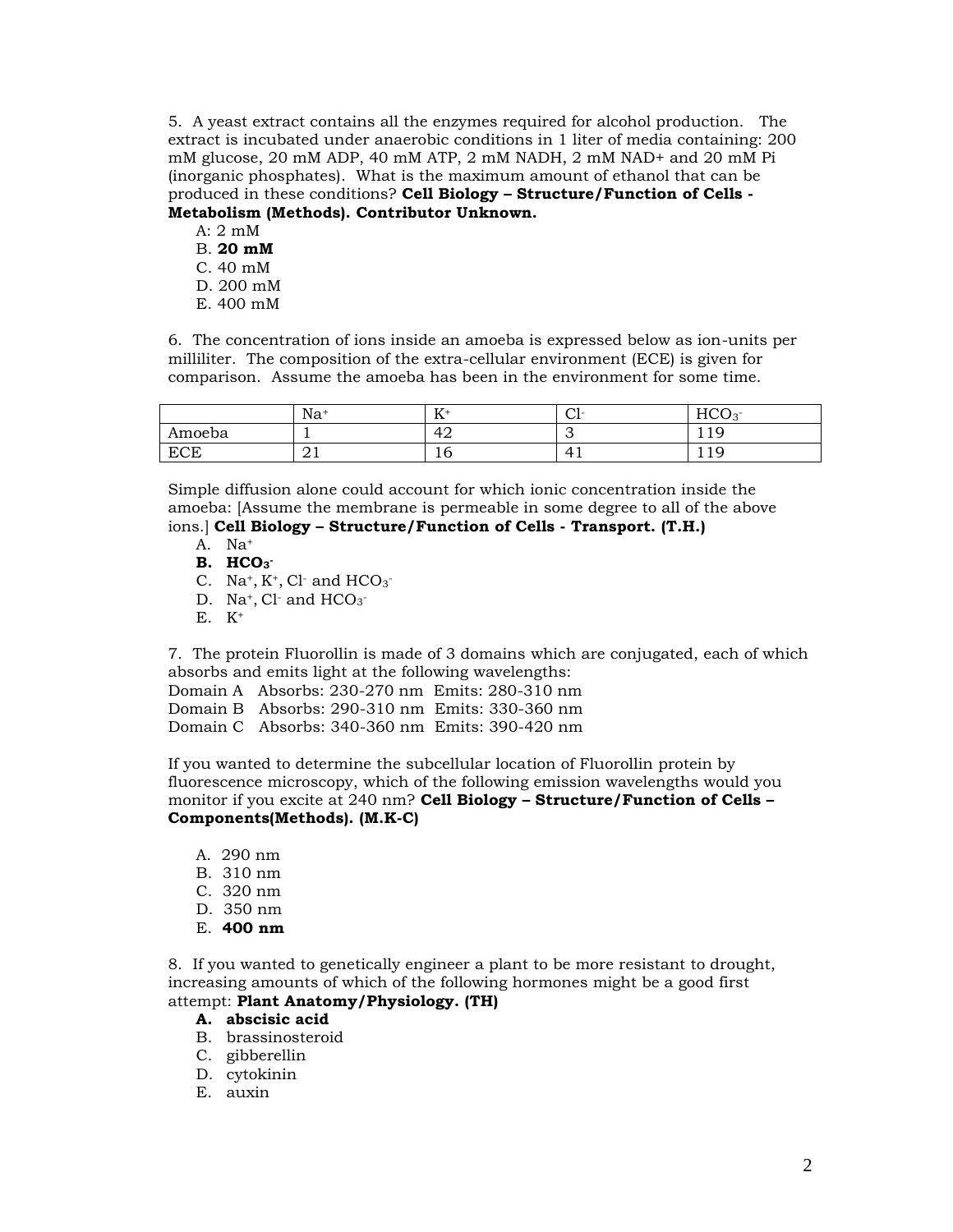9. Which of the following is a homosporous genus? **Plant Anatomy/Physiology. (TH)**

- A. Pinus
- B. Hibiscus
- C. **Lycopodium**
- D. Selaginella
- E. Lillium

10. Which group of plants can be used to detoxify soil by removing **arsenic**, which at one time was used in pressure-treated lumber? **Plant Anatomy/Physiology. (T.H)**

- A. conifers
- B**. mosses**

C. ferns

- D. horsetails
- E. lycopods

11. Sapwood is \_\_\_\_ than heartwood and is found closer to the \_\_\_\_\_\_\_\_. **Plant Anatomy/Physiology. (T.H.)**

#### A. **younger ; cambium**

- B. older ; center of the stem
- C. older ; cambium
- D. younger ; center of the stem
- E. younger; closer to the phloem.

12. A UNIQUE feature of fertilization in angiosperms is that: **Plant** 

#### **Anatomy/Physiology. (T.H.)**

#### **A. it is a double fusion event; one sperm fertilizes the egg, the other sperm combines with the polar or fusion nucleus.**

- B. the sperm may be carried by the wind to the female gametophyte.
- C. a pollen tube carries two sperm nuclei into the female gametophyte.
- D. a chemical attractant guides the sperm toward the egg.
- E. the sperm cells have flagella for locomotion.

13. Why do adults usually die when their body temperature exceeds 105°F, but young children may survive that temperature, at least for a longer period of time?

# **Animal Anatomy/Physiology – Regulation. (A.B.)**

- A. children's proteins are denatured at higher temperatures than adults
- **B. children have a larger relative surface area than adults**
- C. children sweat more than adults
- D. at a higher temperature children's hemoglobin carries more oxygen than adult hemoglobin
- E. adults lose their ability to sense warmth as they age

14. Which of the following best illustrates physiological homeostasis?. **Animal Anatomy/Physiology – MDKA**

#### **A. When blood CO<sup>2</sup> increases, you breathe faster and eliminate CO2.**

- B. Cells in the body have the same chemical composition.
- C. Organs are composed of the same four types of tissues.
- D. The lungs have a large surface area for exchange of gases.
- E. The parietal-temporal-occipital association area.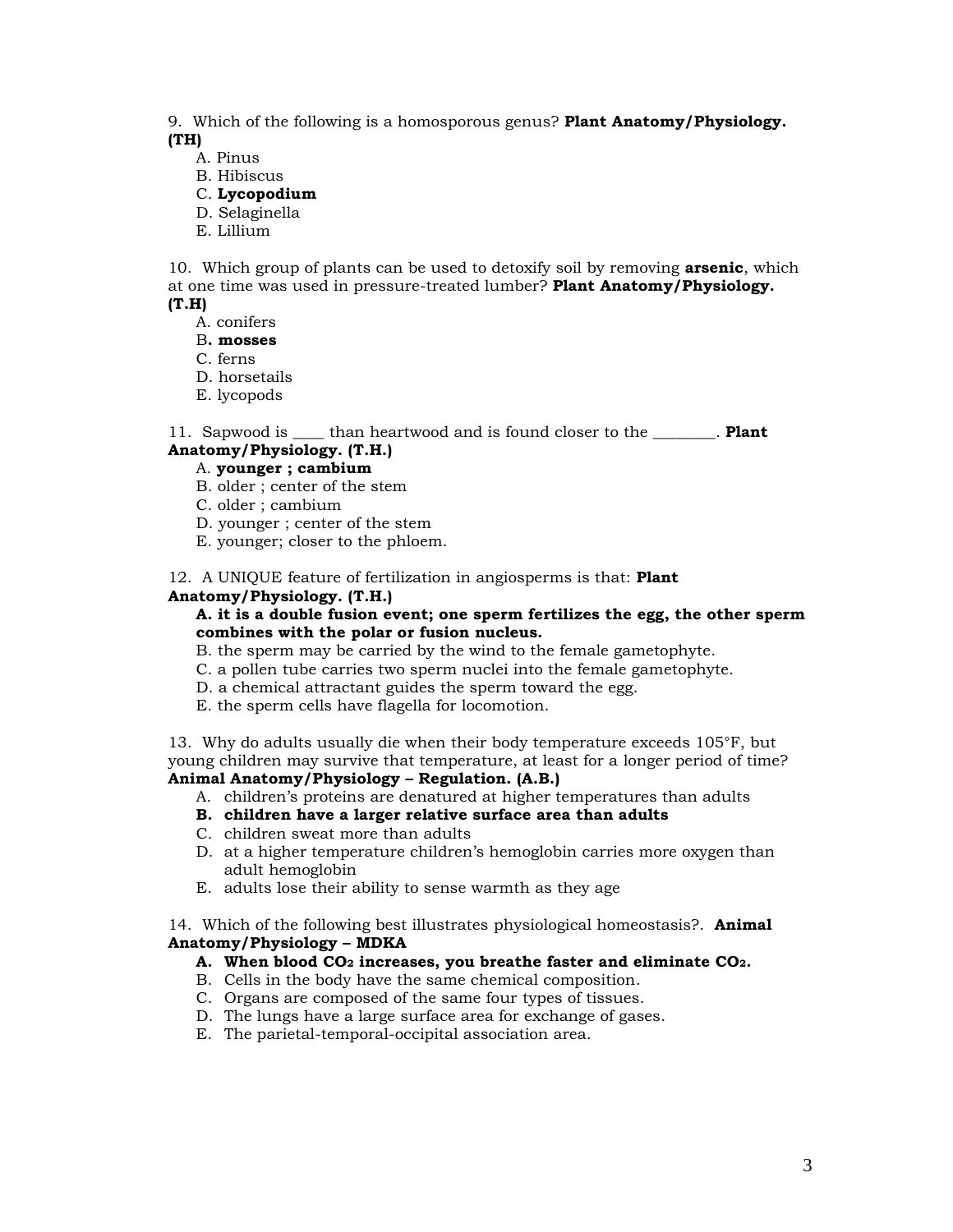15. Training exercises such as jogging, swimming and aerobics will result in skeletal muscle tissue producing an increased: **Animal Anatomy/Physiology – Regulation. (Author not known)**

# A. number of sarcomeres per unit

- B. membrane potential at the motor end plate
- C. number of motor units
- D. number of intercalated disks
- **E. number of mitochondria per muscle fiber**

16. The primary excitatory neurotransmitter in the central nervous system is:

#### **Animal Anatomy/Physiology – Regulation. (MDKA)**

- A. dopamine.
- B. serotonin.
- **C. glutamate.**
- D. gamma-aminobutyrate (GABA).
- E. norepinephrine

17. Tetanus toxin causes convulsive paralysis by: **Animal Anatomy/Physiology – Regulation. (Author not known)**

- A. binding to acetylcholine receptor and blocking acetylcholine.
- B. inhibiting acetylcholine esterase.
- **C. causing massive acetylcholine release from motor neurons.**
- D. blocking nearly all acetylcholine release from motor neurons.
- E. inhibiting sarcomere contraction.

18. During ventricular systole, the ejection phase is associated by which of the following relative pressures in the atrium (a), ventricle (V) and aorta (A)? **Animal Anatomy/Physiology – Circulation (Author unknown)**

 $A.\a$ B.  $a > V < A$ **C. a<V>A** D.  $a > V > A$ E.  $a=V < A$ 

19. The following graph shows the pressure-volume curve of a mammalian lung when it is removed from the body and filled under two conditions. One condition is when the lung is inflated with air and the second is when it is inflated with saline solution (the entire lung is filled with saline). In both instances the excised lungs retained the thin film of liquid that lines the respiratory alveoli.



Based on the data presented in the graph, which of the following statements is true? **Animal Anatomy/Physiology – Respiration. (Author unknown)**

- A. The lung cannot increase its volume if it is filled with saline instead of air.
- **B. Surface tension created by the air-liquid interface on the alveolar surface increases the work needed to inflate the lung.**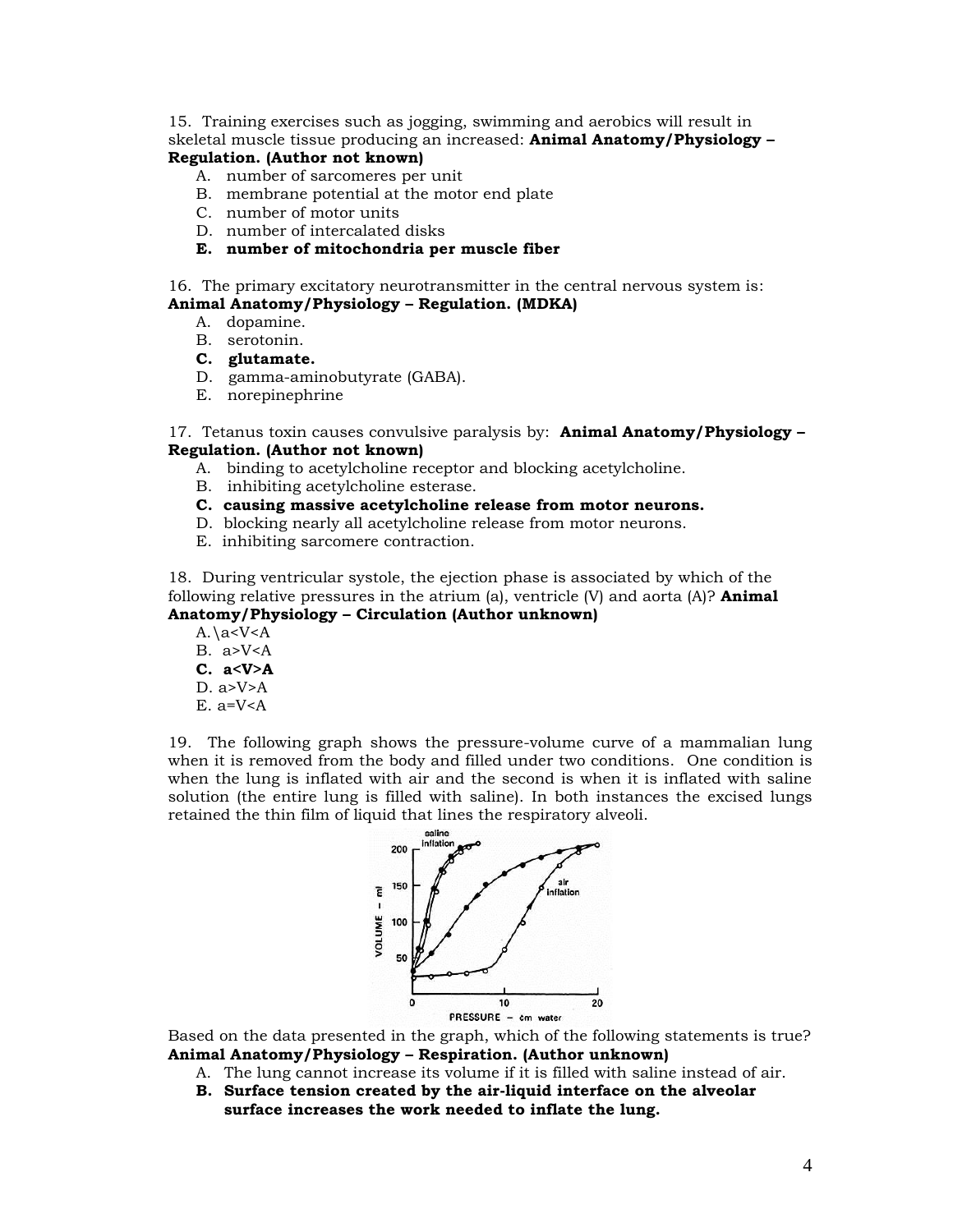- C. Resistance to flow of fluids through the respiratory passageways is greater than is the resistance to flow of air, so more work is needed to inflate the lung with saline than with air.
- D. Lung compliance is independent of infusion media.
- E. The work required to inflate the lungs with air at small volumes is less than the work required to inflate the lung at large volumes.

20. The following graph shows the dissociation curves for hemoglobin and myoglobin. **Animal Anatomy/Physiology – (Author unknown)**



Based on the data presented in the graph, which of the following statements is true?

- A. The high affinity of myoglobin for  $O_2$  at low partial pressures of  $O_2$  prevents hemoglobin from unloading  $O_2$  in to muscle.
- **B. Myoglobin binds single molecules of O<sup>2</sup> that unloads to the active muscle prior to hemoglobin unloading.**
- C. Myoglobin helps hemoglobin bind as much  $O<sub>2</sub>$  as possible in the lungs.
- D. Hemoglobin binds  $O_2$  tightly thus preventing  $O_2$  from being made available to skeletal muscle.
- E. The high affinity of hemoglobin for  $O_2$  at low partial pressures of  $O_2$  prevents myoglobin from unloading  $O_2$  in to muscle.

21. Sampling blood from the splanchnic vein (from abdominal viscera) can help determine the dietary levels of all of the following constituents except:

- A. proteins
- B. sucrose (glucose-fructose disaccharide)
- C. alcohol
- **D. fat**
- E. Can determine all of the above constituents
- 22. What is the proximate cause of the cuteness response? **Ethology. (W.T.S.)**
	- A. Infants who did not look cute were more likely to be killed.
	- **B. Infants have relatively large eyes located in the middle of the face.**
	- C. Individuals who didn't find babies cute were more likely to destroy their own genes.
	- D. A and B are both proximate causes.
	- E. B and C are both proximate causes.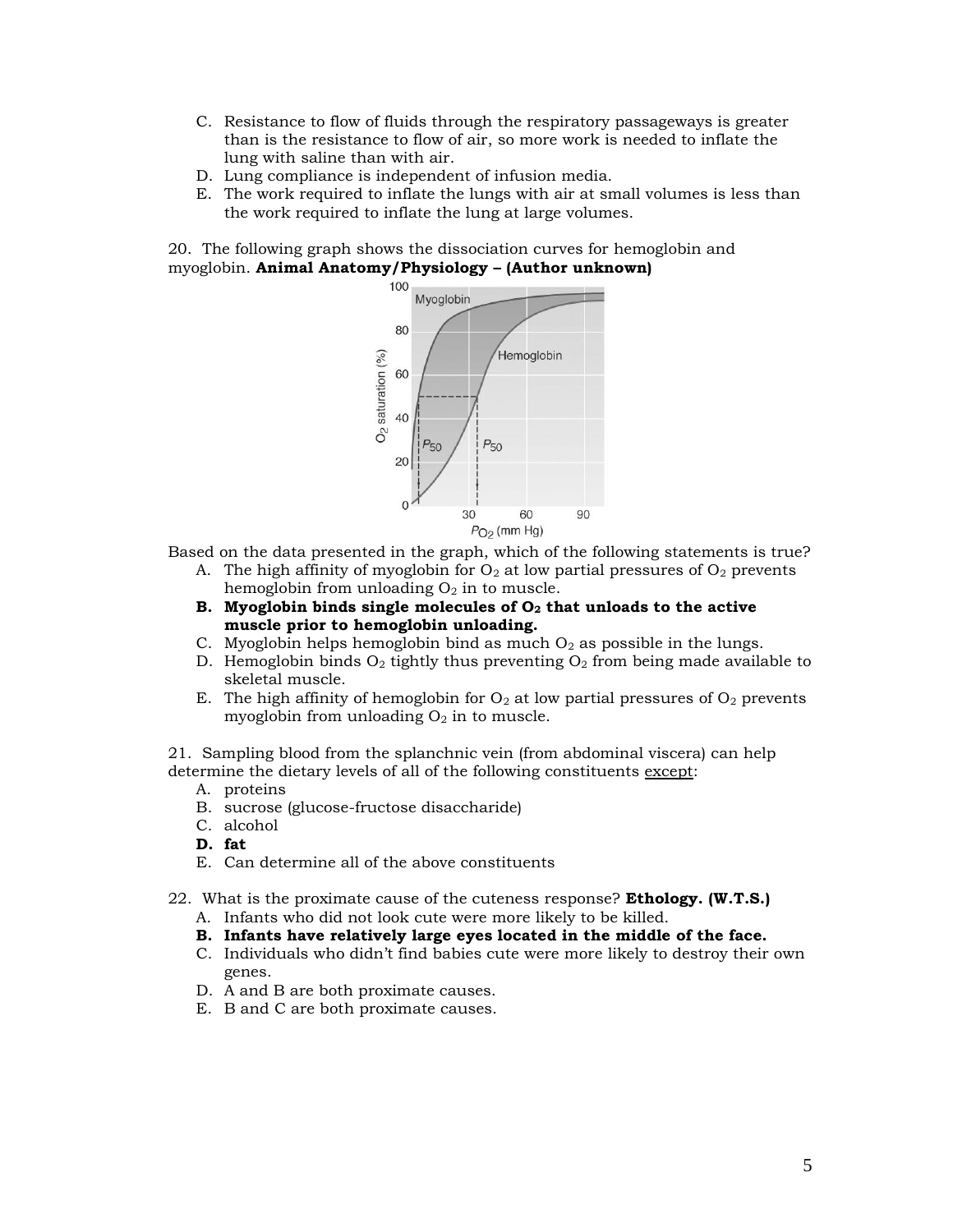23. Which of the following statements is an entirely UNACCEPTABLE statement about "circadian rhythm:" **Ethology. (TH)**

- A. it may have the same signal-transduction pathway in all organisms
- B. it may need to be reset on a daily basis
- C. it may help to cause photoperiodic responses
- **D. it is completely independent of day and night length**
- E. no one knows with certainty the exact mechanisms of biological clocks

24. Joan and Claude come to you seeking genetic counseling. Claude was married before, and he and his first wife had a child with cystic fibrosis, a homozygous recessive condition. A brother of Joan's died of cystic fibrosis and Joan has never been tested for the gene. If they marry, what is the probability that Joan and Claude will have a son that WILL NOT be a carrier for or have cystic fibrosis?

# **Genetics/Evolution – Genetics. (A.B.)**

A. ½

- B. ¼
- **C. 1/12**
- D. 1/6
- E. 1/8

25. In foxes, there are 9 coat colors: red, standard silver, Alaskan silver, doubleblack, smoky red, cross-red, blended-cross, substandard silver, and sub-Alaskan silver. A red fox was crossed with a double-black fox and their offspring were then crossed with each other. The  $F_2$  phenotypes were; 10 red : 18 smoky red : 20 crossred : 39 blended-cross : 9 standard silver : 19 substandard silver : 12 Alaskan silver : 22 sub-Alaskan silver : 8 double-black. How many genes are involved in this cross? **Genetics/Evolution – Genetics. (A.B.)**

- A. 18 genes
- **B. 4 pairs of genes**
- C. 9 genes
- D. 9 pairs of genes
- E. 4 genes

26. Variation in the *Biston betularia* (peppered moth) is a characterized by which of the following evolutionary processes? **Genetics/Evolution. – Evolution. (W.T.S.**)

A. epistasis

# **B. transient polymorphism**

- C. balance polymorphism
- D. aneuploidy
- E. autopolyploidy

27. If a child is blood type O, which of the following blood type is impossible for either parent: **Genetics/Evolution – Genetics. (T.H.)**

- A. A
- B. B
- C. O
- **D. AB**
- E. none are impossible

28. Population genetics shows us that certain traits of a species will become more abundant if they benefit the species. The diagram below illustrates the change that occurred in the frequency of phenotypes in an insect population over 10 generations. A probable explanation for this change would be that over time there was: **Genetics/Evolution – Evolution (W.T.S.)**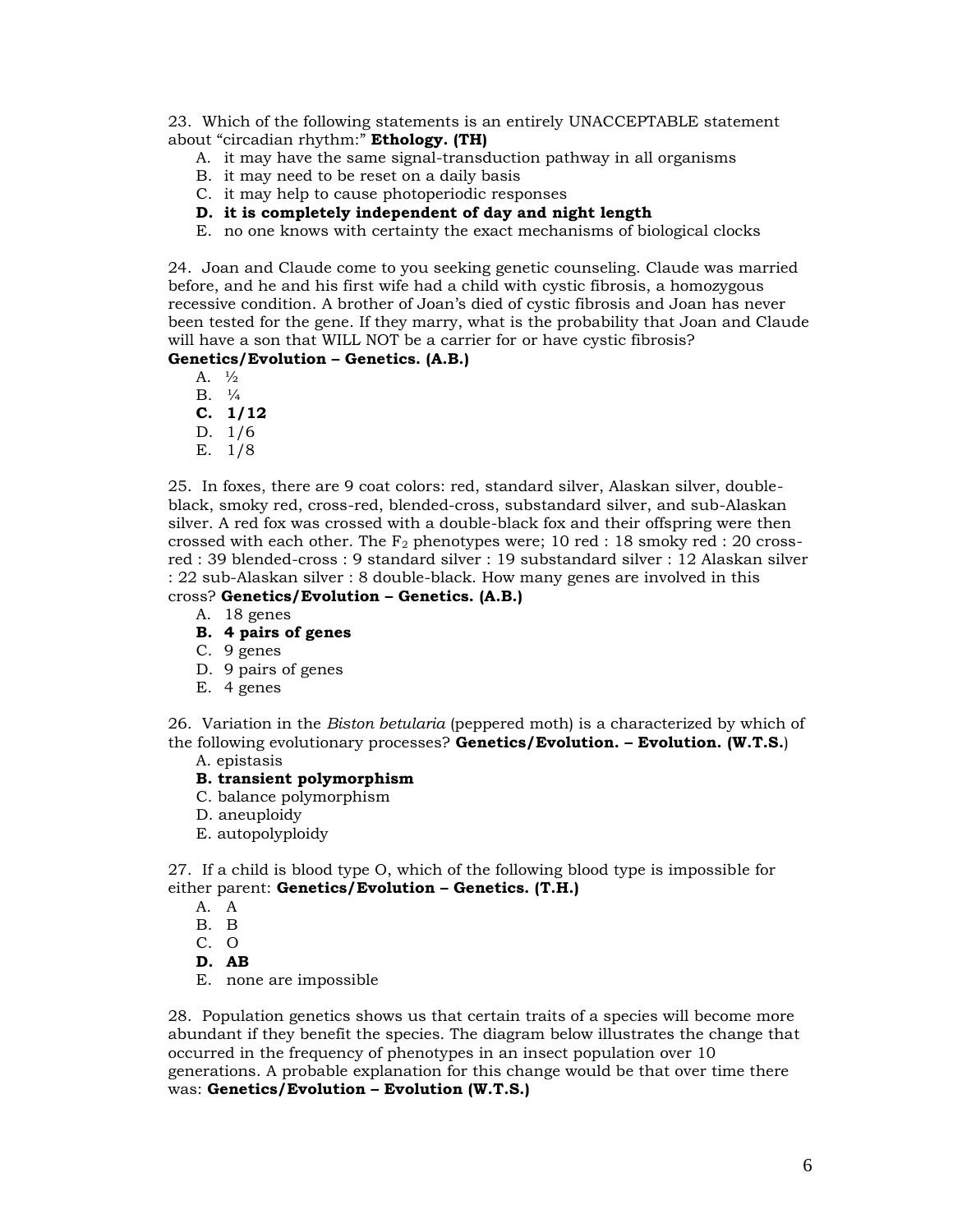

- A. a decrease in the population of this insect
- B. an increase in the population of this insect
- C. a decrease in the adaptive value of gene a
- D. **an increase in the adaptive value of gene a**
- E. a decrease in the mutation rate of gene A

29. The diagram below represents a section of undisturbed layers of sedimentary rock in New York State and shows the location of fossils of several closely related species. According to currently accepted evolutionary theory, which is the most probable assumption about species A, B and C? **Genetics/Evolution – Evolution/Methods. (W.T.S.)**

| <b>Species</b>  | – Surface<br>of ground |
|-----------------|------------------------|
| Species B and A |                        |
| Species B       |                        |
| <b>Species</b>  |                        |

- A. Species B is more abundant than species C.
- B. Species A and B are genetically identical.
- C. Both species A and C are descended from species B.
- D. Species B descended from species A.
- E. **Species C existed before species B.**
- 30. Consider the figure, below.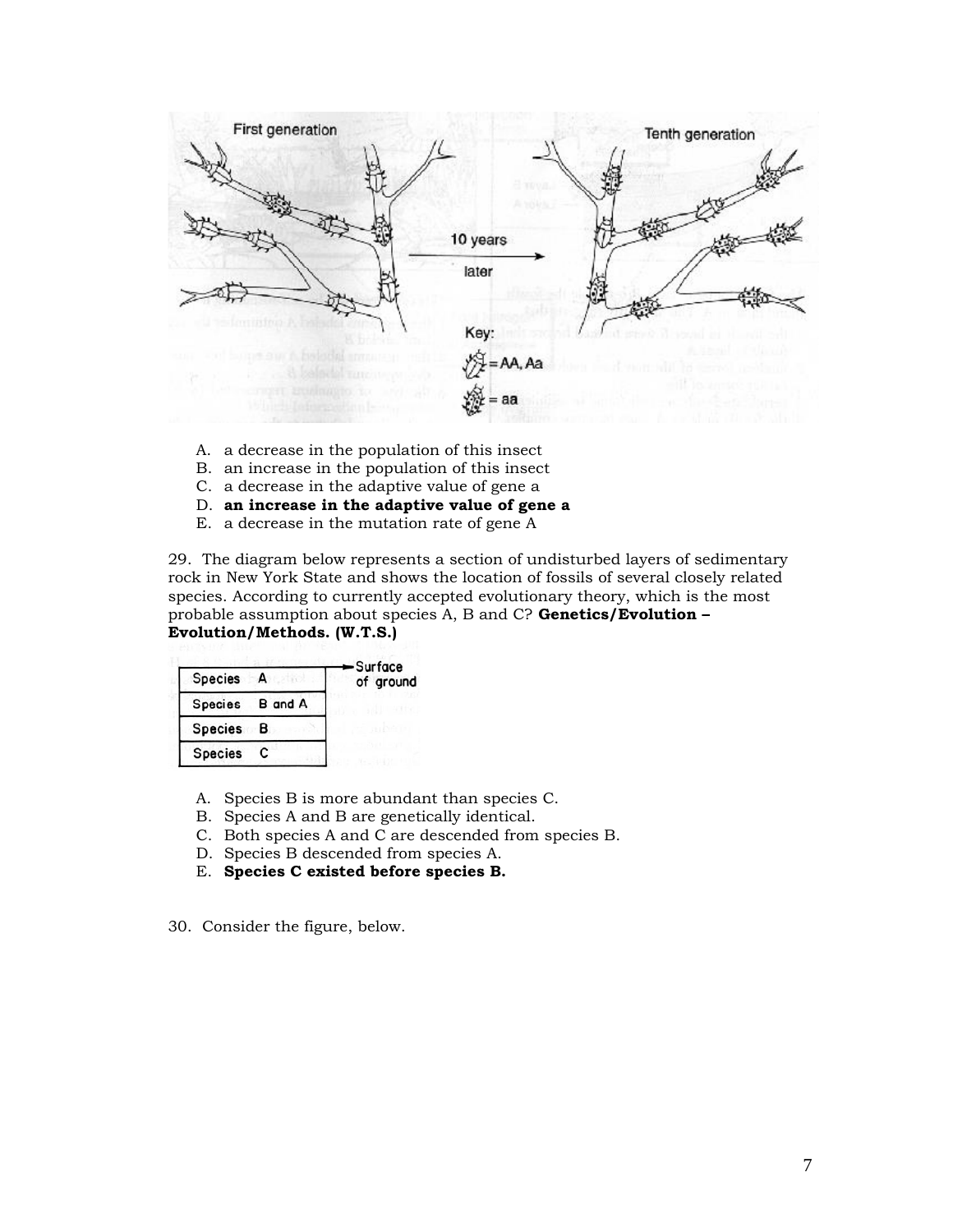

Fossils demonstrate gradualism, the theory on the time frame of evolution that states that species gradually change over time. The diagram below shows undisturbed sedimentary strata at the bottom of an ocean. The fossils found in layer B resemble the fossils found in layer A. Such similarity suggests that: **Genetics/Evolution – Evolution. (W.T.S.)**

- A. the fossils in layer B were formed before the fossils in layer A
- B. **modern forms of life may have evolved from earlier forms of life**
- C. vertebrate fossils are only found in sediments
- D. the fossils in layer A must be more complex than those in layer B
- E. ancient forms teleologically anticipate later evolution.

31. The best description of the relationships between fundamental niches (FN) and realized niches (RN) of two competing species that **coexist** is: **Ecology – Biotic Communities. (Author unknown)**

# A.  $FN_A = RN_A$ ;  $FN_B = RN_B$

- B.  $FN_A > RN_A$ ;  $FN_B = RN_B$
- C.  $FN_A < RN_A$ ;  $FN_B < RN_B$
- $D.$  FN<sub>A</sub> > RN<sub>A</sub>; FN<sub>B</sub> > RN<sub>B</sub>
- E.  $FN_A = RN_A$ ;  $FN_S > RN_S$

32. Which combination of the following statements represent general principles of island colonization? **Ecology – Ecosystem (Evolution). (W.T.S.)**

1) more species are likely to be established on larger islands, and fewer on smaller islands

2) there is a greater probability of colonization if the island is closer to another land mass.

3) Over time, colonial populations become genetically divergent from their parent population due to natural selection, mutation, and/or genetic drift.

4) The older the island, the more likely it will be colonized.

5) Geographic isolation reduces gene flow between populations.

- A. only 3 and 4
- B. only 1, 2, 4, and 5
- C. **1, 2, 3, 4, and 5**
- D. only 1, 2, and 3
- E. only 2 and 3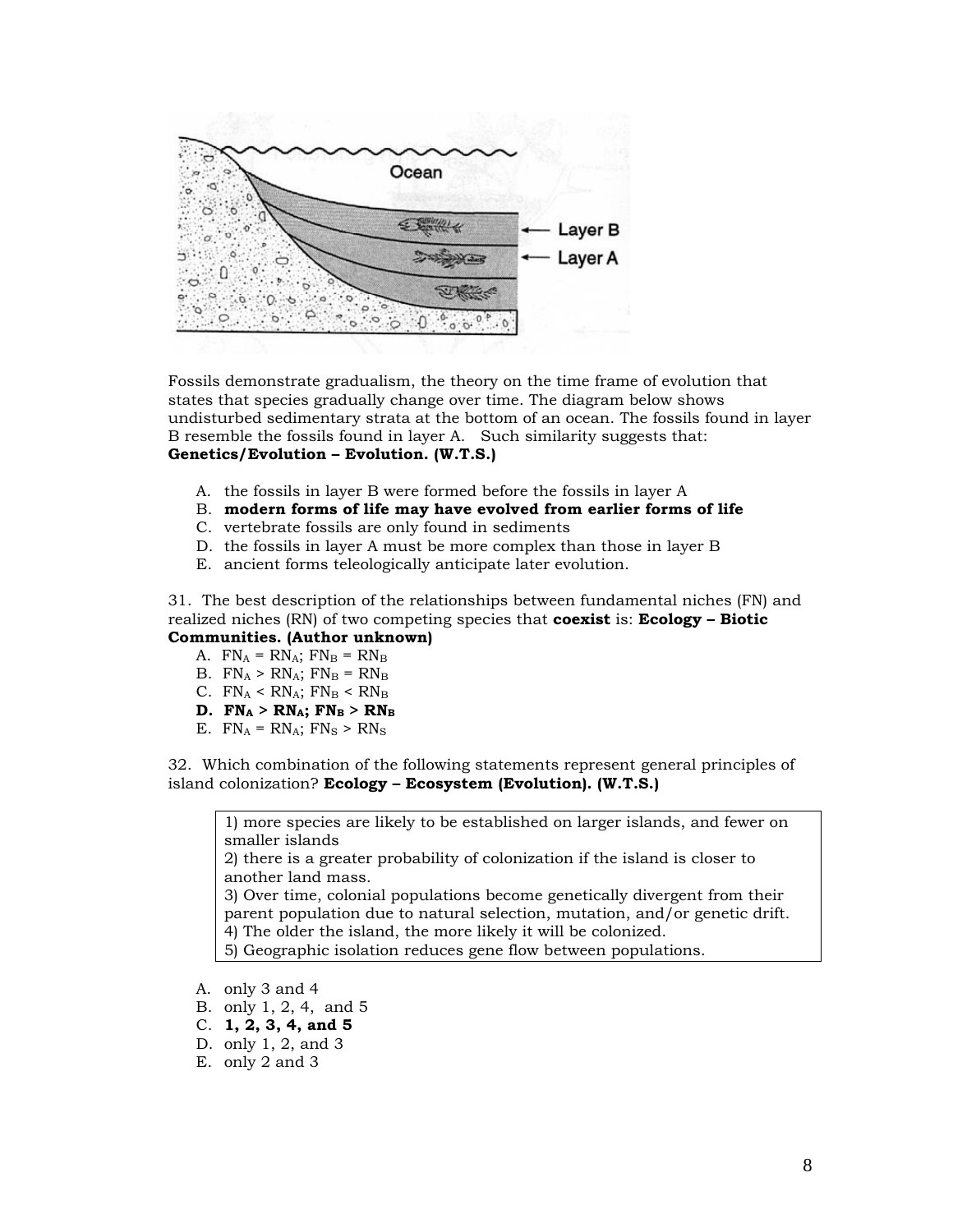33. For populations that exhibit \_\_\_\_\_\_\_\_\_\_ population growth, maximum

harvesting yield is achieved when \_\_\_\_\_\_\_\_\_\_\_\_\_\_\_\_\_. **Ecology – Populations.** 

# **(Author unknown)**

- A. exponential, population growth rate is highest
- B. logistic, the population reaches its carrying capacity
- **C. logistic, population growth rate is highest**
- D. logistic, population growth rate is not changing with population size
- E. exponential, the population reaches its carrying capacity

34. Of the following characteristics, select the most distinctive key character for the Magnoliophyta: **Biosystematics. (T.L.H.)**

- A. leaf type
- **B. pollen structure**
- C. presence of seeds
- D. fruit
- E. roots

35. Use the information given in Figures 1 and 2 in answering the following question: **Biosystematics. (Arnold Kluge – Univ of Michigan)**



**Figure 1. An example of a phylogeny showing characters by which taxa are recognised. Characters 1 – 4 are synapomorphies, 5 – 12 are autapomorphies and 13 is an attribute seen in the salmon and the shark.**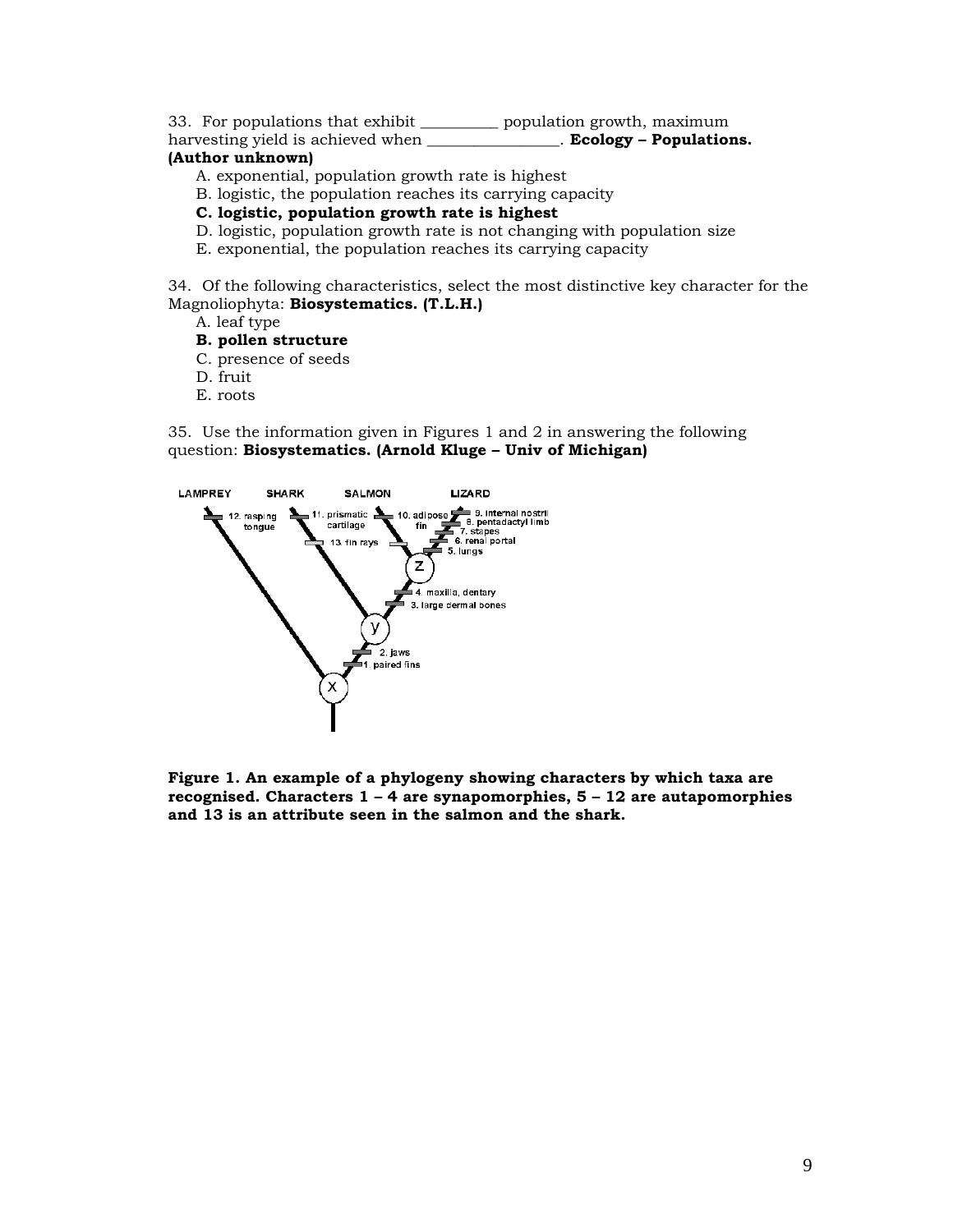Alternative 1 Alternative 2 Theory according to character 13 Theory according to characters 3 and 4



#### **Figure 2. Two possible ways to organize the data from Figure 1.**

35. continued. Which of the following statements is MOST APPROPRIATE in regard to figures 1 and 2 above?

#### **A. Alternative 2 shows more parsimony than does Alternative 1.**

B. The Lamprey and the Lizard are the oldest because they have the longest line.

C. The four groups shown in Figure 1 are equally related as they are all at the same horizontal level.

D. X, Y and Z are characteristics common to all groups.

E. the Lamprey is more closely related to the Shark than to the Salmon or Lizard.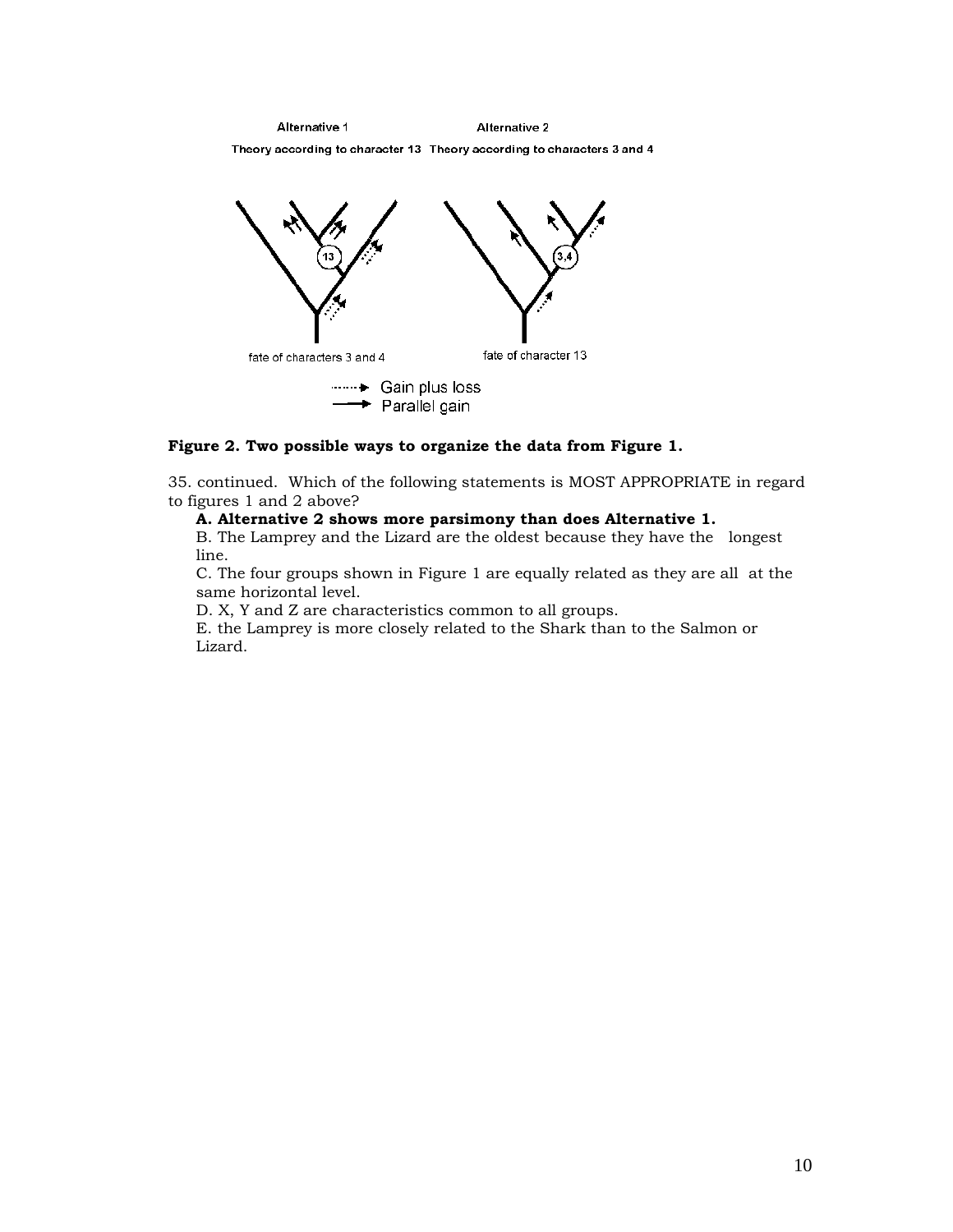# *2006 Semi-Final Exam Part B: Section 1*

# **Cell Biology**

Consider a standard Oxyhemoglobin Dissociation Curve.<br>
<sub>OxyHemoglobin</sub> Dissociation Curve



#### **36. Given the following possibilities, which of these are appropriate in describing why the curve has its particular shape? (Choose A, B, C, or D) (3 points)**

i. binding of one ligand to a hemoglobin subunit increases the probability of binding of the remaining subunits

ii. binding of one ligand to a hemoglobin subunit inhibits the probability of binding of the remaining subunits

- iii. there is increasing oxygen loading affinity at progressively higher PO2
- iv. there is decreased oxygen loading affinity at progressively higher PO2
- v. suggests that hemoglobin has multiple binding sites
	- A. ii, iii and v only
	- **B. i, iii, and v only**
	- C. i, iv, and v only
	- D. ii iv, and v only

#### **37. Chloroplasts and mitochondria are similar in certain respects. Given the following characteristics, which are common to both chloroplasts and mitochondria? (Choose A, B, C, D, or E) (4 points)**

- i. both are single-membrane bounded structures
- ii. both are double-membrane bounded structures
- iii. both undergo reactions that are primarily oxidative in nature
- iv. both have similar, although not identical, electron transfer systems
- v. both contain ribosomes
- vi. both undergo reactions that are primarily reductive in nature
- vii. both contain DNA and RNA
- viii. both undergo chemiosmosis
	- A. i, iii, v, vii, and viii only
	- B. i iv, vi, vii and viii only
	- **C. ii iv, v, vii and viii only**
	- D. ii, iii, vi , vii, and viii only
	- E. ii, iv, vi, vi, and viii only

#### **38. Consider the following data:**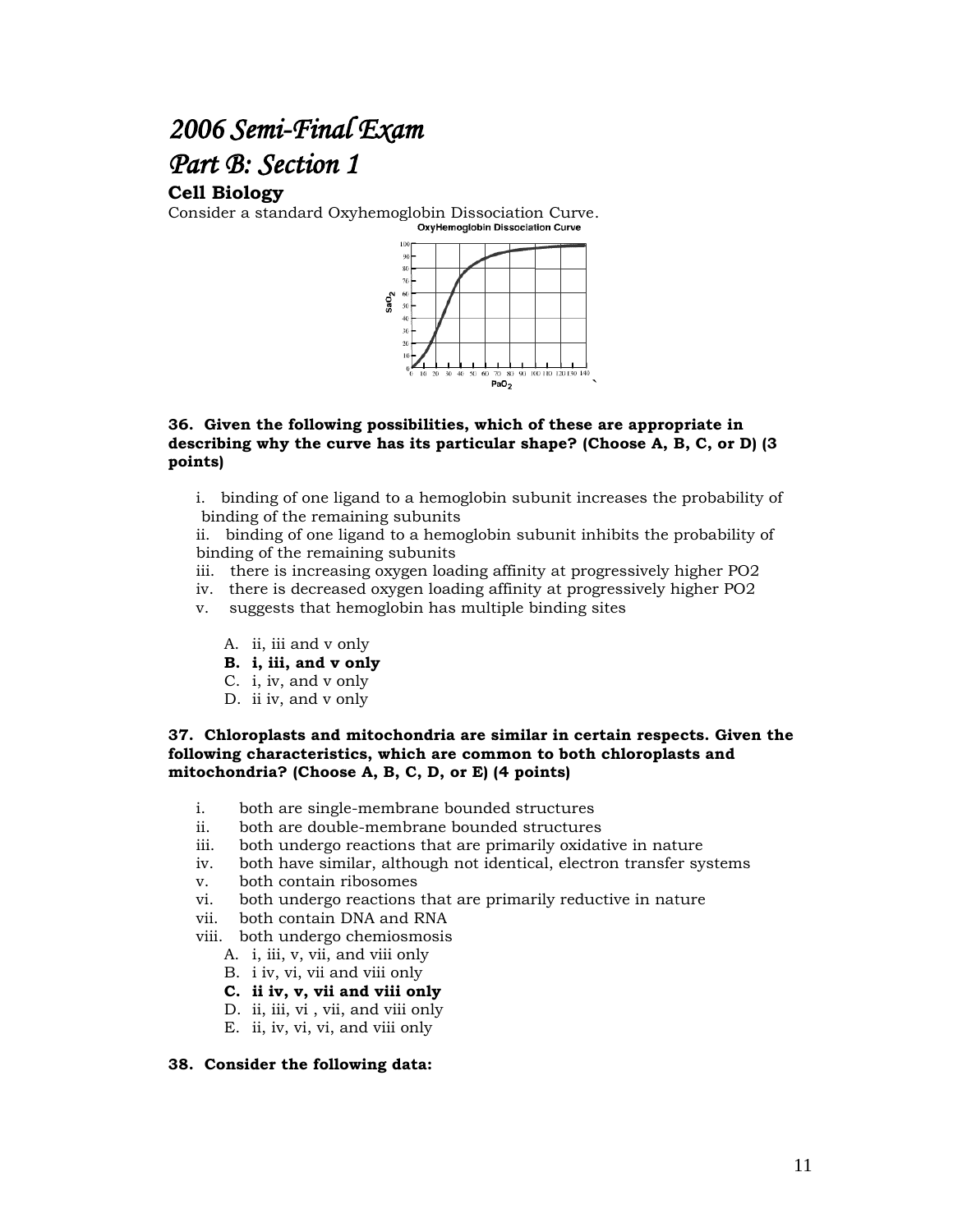The maximum rate of photosynthesis of green plant is about 20 mg  $glu/dm$  $2/hr^{-1}$ 

The heat of combustion of glucose is approximately 686 Kc/mole The gram molecular weight of glucose is 180gm.

#### **How much energy (Kcal/m) could be made over a 12 hr lighted period, by a green plant having a total leaf surface area of 2000 dm-2? (3 points)**

- A. 183.2 Kc
- B. 1832 Kc
- $C = 1524.4$  Kc.
- D. 916 Kc
- E. 9.16 Kc

*If 1 dm-2 make 20 mg of glucose in 1 hour then 2,000 dm-2 (20mg x 2,000 dm-<sup>2</sup>) would make 40,000 mg or 40 gm of glucose. In 12 hours this amount of leaf tissue would make (40gm x 12hr) 480 gm of glucose. 480 gm of glucose is (480gm/180gm) approximately 2.67 moles of glucose. Thus if 1 mole of glucose releases 686 Kc/mole then 2.67 mole (2.67 x 686 Kc/mole) would release 1,832 Kc of energy.*

#### **39. There is a large difference in pH across the thylakoid membrane between the thylakoid compartment and the stroma. From the list given below, choose those that are appropriate in explaining the difference. (Choose A, B, C, or D) 3 points**

- i. the transport of protons into the thylakoid compartment by the electron transfer system
- ii. the transport of protons out of the thylakoid compartment into the stroma by the electron transfer system
- iii. protons splitting from water remaining in the thylakoid compartment
- iv. protons splitting from water exiting the thylakoid compartment
- v. the removal of hydrogen from the stroma during the reduction of NADP to NADPH
- vi. the retention of hydrogen in the stroma during the reduction of NADP to NADPH
	- A. i, iv, and vi only
	- B. ii, iv and vi only
	- C. i, iv and v only
	- **D. i, iii and v only**

#### **Questions 40 to 49 refer to the information given below:**

The appropriate functioning of the electron transport system in mitochondria is essential to the life of aerobic organisms. However, a variety of compounds can in one way or another inhibit this system. Given below are a list of such inhibitors and their mode of action. (10 points)

Rotenone – blocks NADH dehydrogenase in Complex 1 Oligomycin – blocks ATP synthase Dinitrophenol – an uncoupling agent-loss of coupling between  $H<sup>+</sup>$  and ETC Atractyloside – block transport of ADP in and ATP out of the mitochondrial matrix

Valinomycin – carries potassium or rubidium ions across the membrane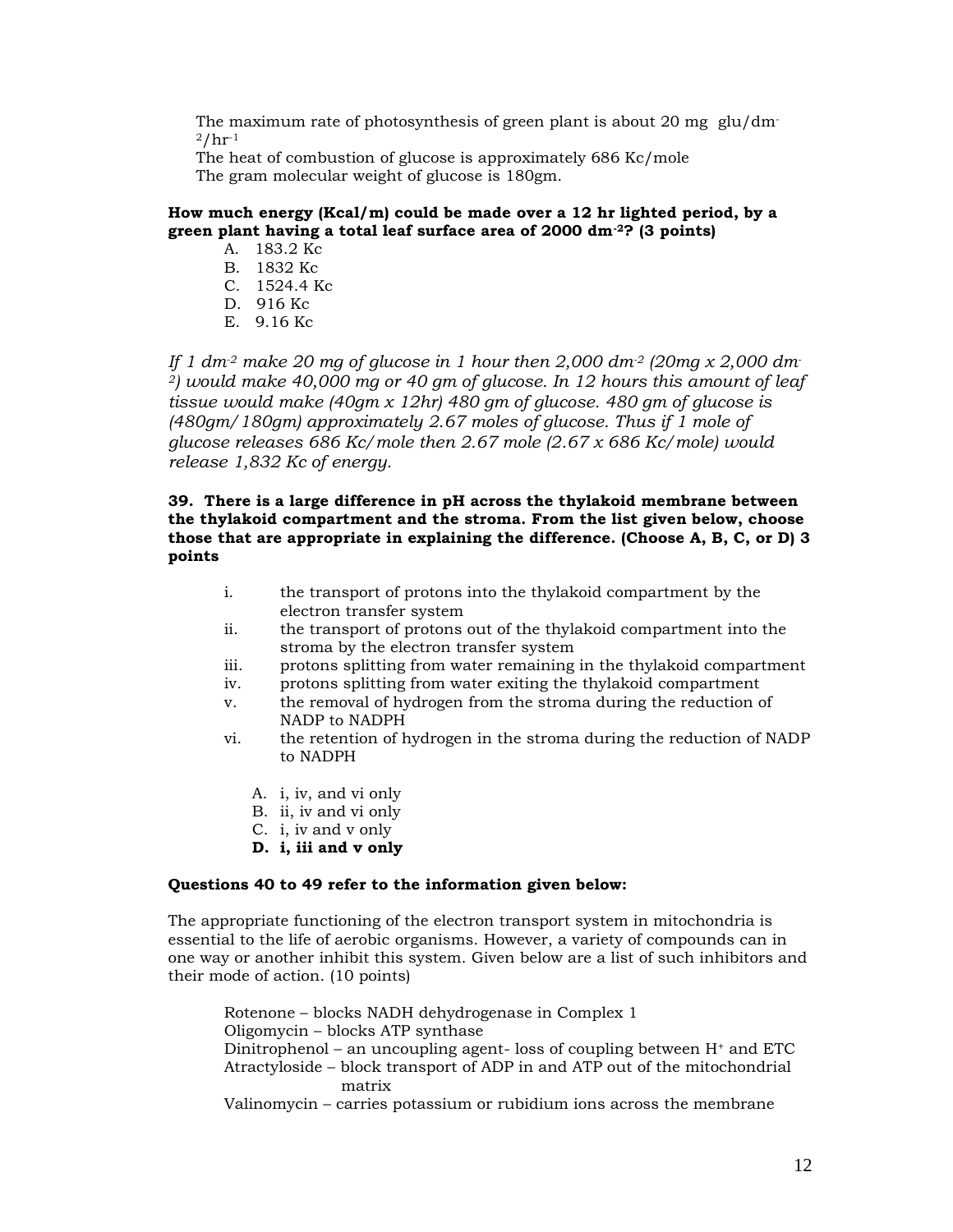These actions can have an effect on oxygen consumption either by causing a higher or a lower consumption. For each of the following inhibitors choose the appropriate effect.

#### **40. Rotenone**

- **A. higher oxygen consumption**
- B. lower oxygen consumption

#### **41. Oligomycin**

- A. higher oxygen consumption
- **B. lower oxygen consumption**

#### **42. Dinitrophenol**

- **A. higher oxygen consumption**
- B. lower oxygen consumption

#### **43. Atractyloside**

- A. higher oxygen consumption
- **B. lower oxygen consumption**

#### **44. Valinomycin**

- A. higher oxygen consumption
- **B. lower oxygen consumption**

#### **These actions can also effect hydrogen ion transport or the nature of the H<sup>+</sup> gradient. For each of the following inhibitors choose the appropriate effect.**

#### **45. Rotenone**

- **A. increased hydrogen gradient**
- B. decreased hydrogen gradient

#### **46. Oligomycin**

#### **A. increased hydrogen gradient**

B. decreased hydrogen gradient

#### **47. Dinitrophenol**

- **A. increased hydrogen gradient**
- B. decreased hydrogen gradient

#### **48. Atractyloside**

- A. increased hydrogen gradient
- **B. decreased hydrogen gradient**

#### **49. Valinomycin**

- **A. increased hydrogen gradient**
- B. decreased hydrogen gradient

# **50. In angiosperms a spore differs from a seed in a variety of ways. Given below is a list of possible ways this occurs. TLH – PLANT ANATOMY/PHYSIOLOGY – 5 POINTS**

i. A spore is haploid, a seed has both haploid and diploid tissue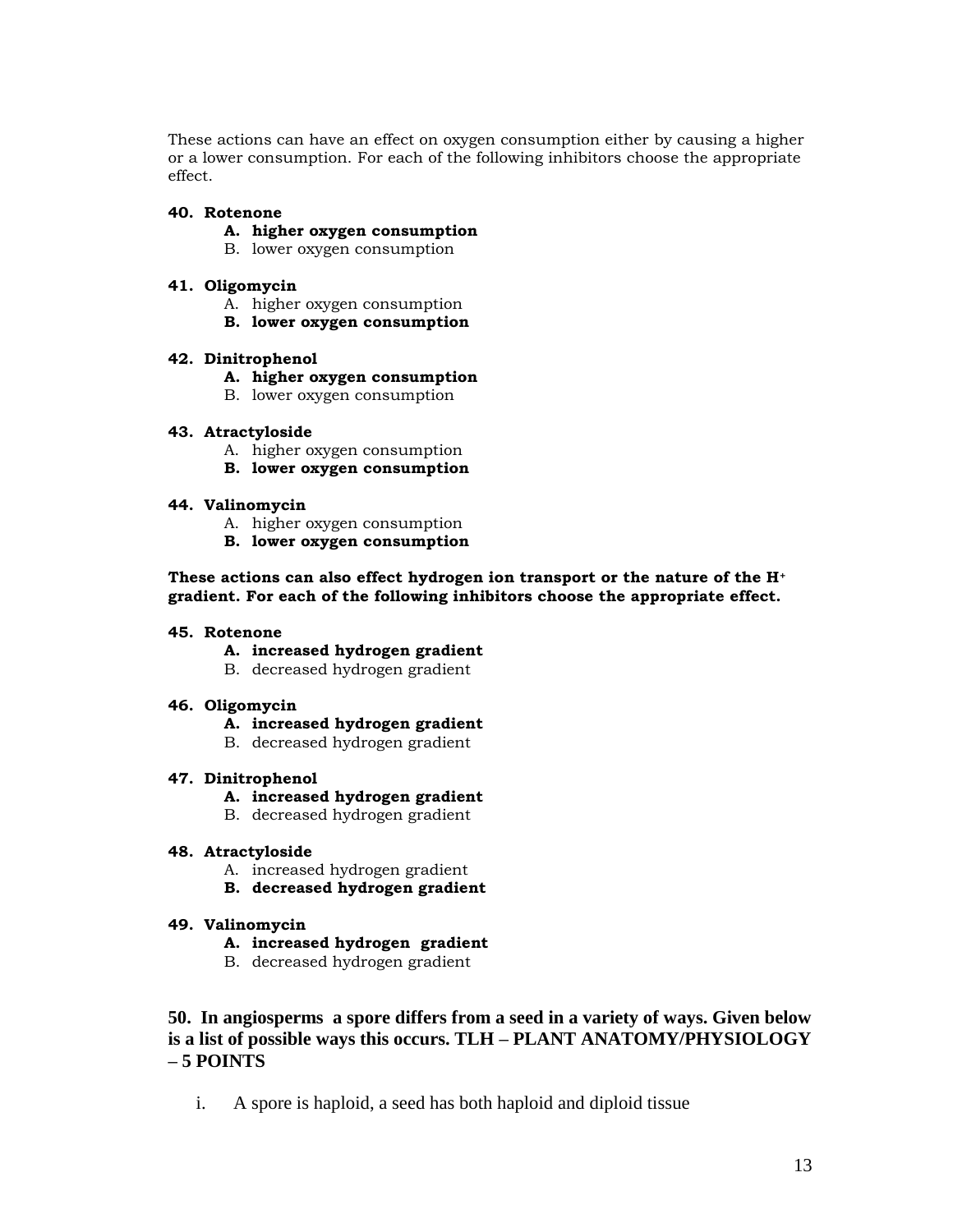- ii. A spore is diploid, a seed is haploid.
- iii. A spore is the consequence of meiosis, a seed the consequence of fertilization
- iv. A spore develops into a gametophyte, a seed develops into a new sporophyte
- v. A spore develops into a sporophyte, a seed develops into a gametophyte
- vi. A spore is unicellular, a seed is multicellular (more complex: embryo, endosperm, seed coat)
- vii. A spore contains little or no stored food, a seed contains stored food (endosperm)
	- A. ii, iii, v, vi, and vii only
	- B. i, iii, v, vi, and vii only
	- C. i, iii, v, and vi only
	- D. ii, v, vi, and vii only
	- **E. i, iii, iv, vi, and vii only**

#### **ANIMAL ANATOMY/PHYSIOLOGY – 29 POINTS**

Question 51 to 55 refer to the information below. A 22 year old man weighing 70 kg has an episode of gastroenteritis with acute vomiting and diarrhea. Over 24 hours he loses 2 kg of body weight. A blood sample shows that his plasma concentrations of sodium and potassium are normal (145  $mEq/L$  and 4 mEq/L respectively). Indicate whether the following parameters are currently increased, decreased or unchanged as a result of this illness. Choose one answer for each condition**. Animal Physiology/ MDKA 5 points**

- A. unchanged
- B. increased
- C. decreased
- 51. Plasma osmolality: **(A - unchanged)**
- 52. Plasma ADH (anti-diuretic hormone **(B - increased)**
- 53. Urine osmolality: **(B - increased)**
- 54. Sensation of thirst: **(B - increased)**
- 55. Extracellular fluid volume: **(C - decreased).**

#### **Questions 56 to 60 refer to the chart below.**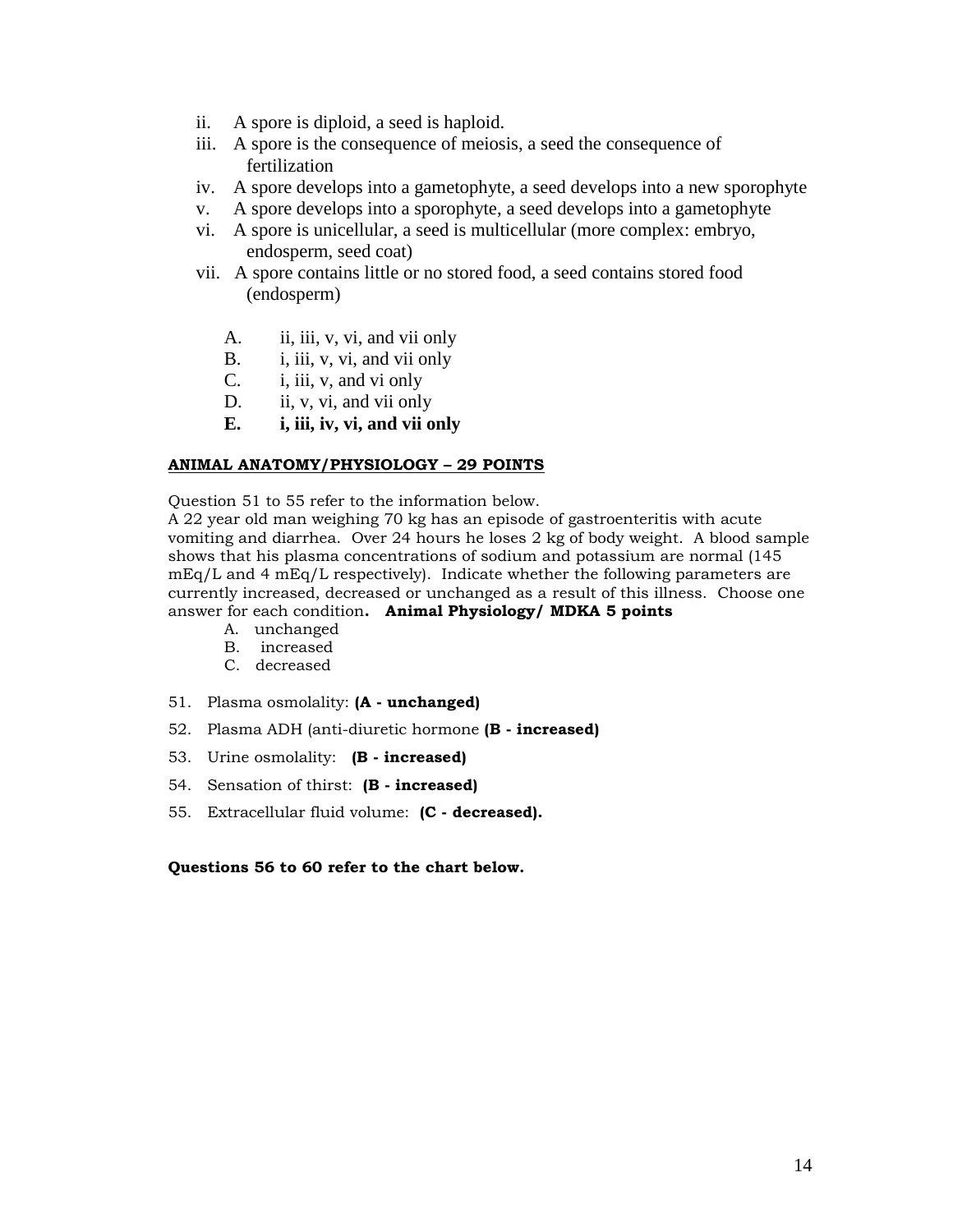OXYGEN-HEMOGLOBIN DISSOCIATION CURVES



**Given the above three oxygen-hemoglobin dissociation curves – A , B, or C – indicate for each of the following which of the three (A, B or C on answer key) best fits the condition stated. Animal physiology/ MDKA 5 points** 

56. Expected curve for a decrease in H+ ions **(basic pH – A)**

57. Expected curve with a body temperature of 38.5° C **(increase body temperature – C)**

58. Expected curve with carbon monoxide exposure - a competitive inhibitor for DPG. **(DPG shifts curve to the right, therefore with an inhibitor it will go left or A)**

59. Expected curve for pH 7.4 **(normal pH and conditions therefore – B)**

60. Expected curve for carbon dioxide exposure **(respiratory acidosis as the bicarbonate/Hb buffering system is forced to the left therefore – C)**

#### **A Virtual Experiment: Questions 61 to 65**

A confluent layer of macrophage cells are grown in two  $(2)$ ,  $25 \text{ cm}^2$  tissue culture flasks with appropriate medium containing 10% plasma serum. For the experiment all medium is removed from the flask and the cells are washed with appropriate buffers to remove all traces of serum and media. *E. coli* bacteria, suspended in serum free media, are then added or "fed" to the macrophages. The process of *E. coli* death from phagocytosis was then studied.

#### **61. It is necessary in a phagocytosis study to remove the serum because: (3 pts MDKA)**

#### **A. The complement proteins would have independently killed the bacteria.**

B. The B cells would have independently killed the bacteria.

C. The natural killer cells would have independently phagocitized the bacteria.

D. Serum proteins would have inhibited the membrane attack complex (MAC).

E. Serum proteins would have inhibited the MHC complex.

After 30 minutes the cells in flasks in tissue culture flask one (1) and two (2) are washed with appropriate buffers to remove all *E. coli*. Serum free media is added and the flasks incubated.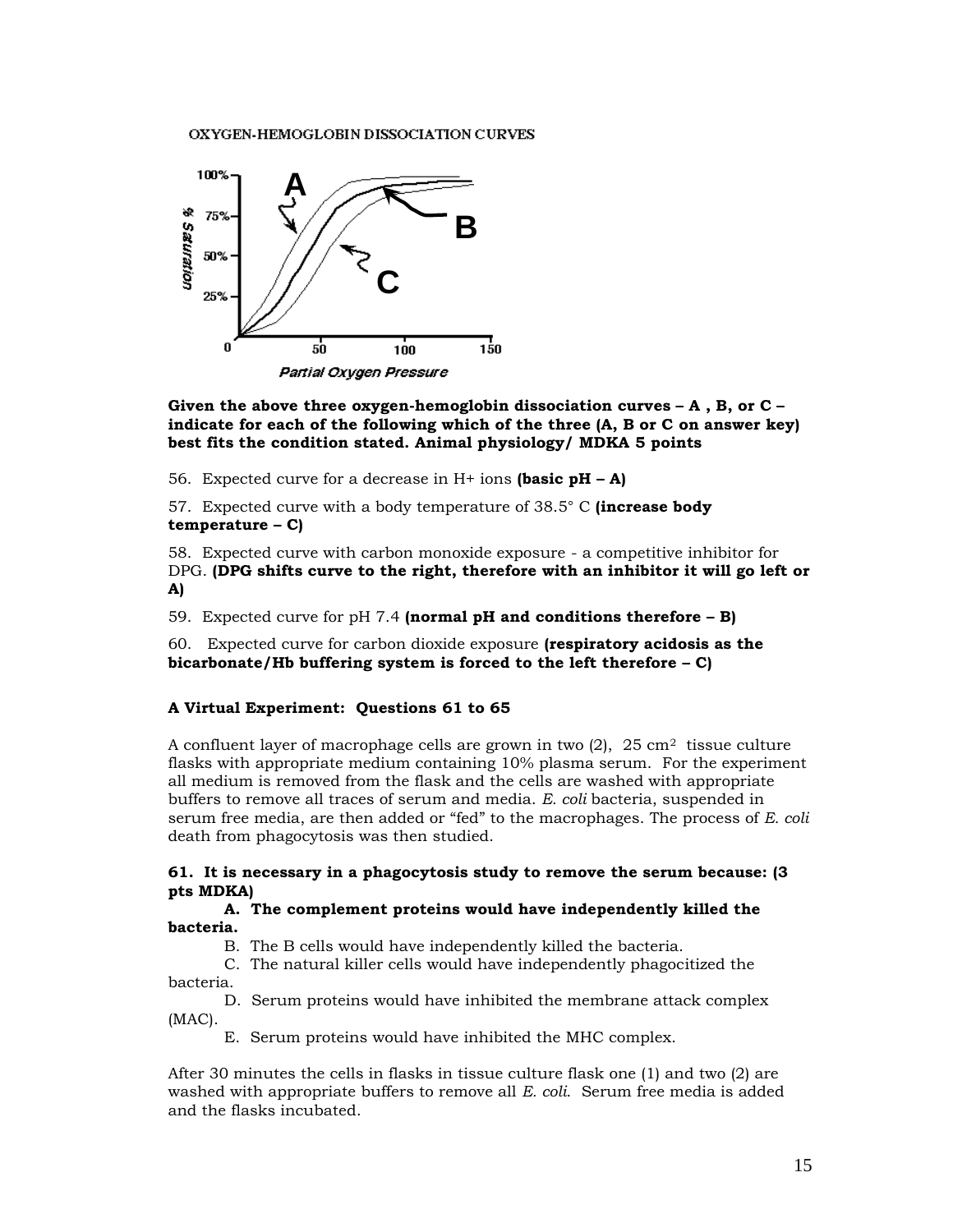#### **62. The macrophage cell notifies other cells of an immunological invader by: 4 pts MDKA**

- i. up-regulating expression of MHC I molecules upon activation.
- ii. up-regulating expression of MHC II molecules upon activation.
- iii. interacting with the complement system.
- iv. acting as an antigen presenting cell.
- v. inactivating viruses once they enter the macrophage.
- vi. decreasing enzymatic production
- vii. increasing enzymatic production
	- A. i, iii, iv, vi
	- B. i. iv, v, vii

**C. ii, iii, iv, vii**

- D.ii, iii, iv, v
- E. i, ii, iv, vi

#### **63. During incubation the macrophage and microbe are at war. Which statement is true. 3 pts MDKA**

- A. The macrophage digests the E. coli through the oxidative burst.
- B. The E. coli protects itself through the oxidative burst.

C. The oxidative burst is characterized by an increased production of hydrogen peroxide.

- D. The oxidative burst results in the formation of a Membrane Attack Complex.
- **E. A and C**

The macrophages are then lysed by adding ice cold water. The lysed macrophages and water are then centrifuged and the bacteria isolated from the macrophage debris. The bacteria were suspended, diluted and plated on agar. After 90 minutes the same procedure was followed for tissue culture flask 2 and the bacteria were again plated. Bacterial plates 1 and 2 were incubated for 24 hours.

#### **64. Why were the macrophages lysed with a brief exposure to ice cold water and not the** *E. coli***? 2 pts MDKA**

- A. Rapid cold-shock results in osmotic lysis.
- B. Gram positive bacteria are impervious to osmotic insult.
- C. The membrane lipid bilayer is impermeable to water.
- D. Lysis occurs only with eukaryotic cells.
- **E. Cell walls limit osmotic lysis.**

#### **65. When you compare bacteria plate 1, (45 minutes) and bacteria plate 2 (90 minutes) you would predict: 3 pts MDKA**

A.equal colonies on plate 1 and 2

- B. no colonies on plate 1
- C. no colonies on plate 2
- **D. more colonies on plate 1 then plate 2**
- E. more colonies on plate 2 than plate 1

**66. During an adult thyroidectomy the parathyroids are often removed and transplanted under the skin under the clavicle. Assume the patient takes and is responsive to all thyroid replacement medications. However, if the parathyroid transplant fails, possible physiological consequences are: 4 points**

- i. erratic heart rate at rest
- ii decreased vitamin D metabolism
- iii increased rate of carbohydrate absorption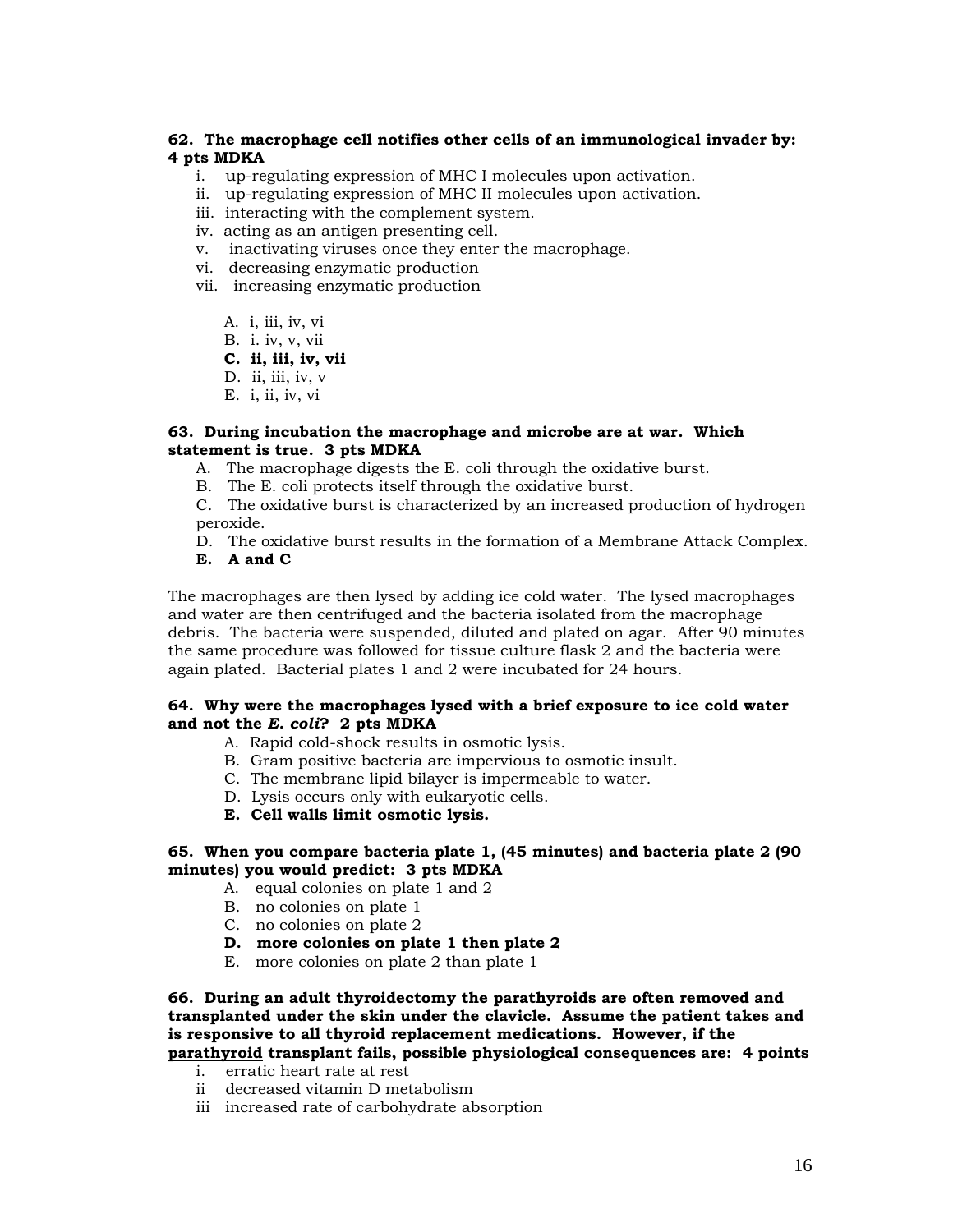- iv. muscle weakness
- v. goiter
- vi. osteoporosis
- vii. iodine deficiency

#### **A. i, ii, iv, vi**

- B. i, iii, v, vii C. ii, iii, vi, vii D. iii, iv, v, vii
- E. ii, iv, vi, vii

#### **ETHOLOGY – 6 Points**

#### **Questions 67 to 72 refer to the following information:**

An ecological community is defined as a group of actually or potentially interacting species living in the same place. A community is bound together by the network of influences that species have on one another. For each of the following types of interspecific and/or intraspecific interactions (left column) match with the letter for the appropriate the sign and effect, noted in the box, below. (W.T.S. 6 points)

| <b>I FTTFR</b> | SIGN   | <b>EFFECT</b>                              |
|----------------|--------|--------------------------------------------|
| A              | $+/+$  | both species benefit from interaction      |
| в              | $+$ /0 | one species benefits, one unaffected       |
| C              | $-/-$  | each species affected negatively           |
| D              | +/-    | one species benefits, one is disadvantaged |

#### **type of interaction**

| 67. herbivory    |   |     |
|------------------|---|-----|
| 68. mutualism    |   |     |
| 69. parasitism   |   |     |
| 70. competition  |   | . . |
| 71. predation    | Ð |     |
| 72. commensalism |   |     |

#### **GENETICS/EVOLUTION – 23 POINTS**

# **Questions 73 to 75**

Twenty spontaneous white-eyed (w) mutants of Drosophila are examined individually to determine their reversion frequencies. Of these 12 revert spontaneously at a frequency of  $10^{-3}$  to  $10^{-5}$  (Class A). Another 6 do not revert spontaneously at a detectable frequency but can be induced to revert at frequencies ranging from  $10^{-5}$  to  $10^{-6}$  by treatment with alkylating agents (Class B). The remaining 2 cannot be made to revert under any conditions (Class C). Indicate the most appropriate choice for each of the following:

#### **73. Which class of mutants are probably missense mutations? (A.B. – 3 points)**

- A. Class A
- **B. Class B**
- C. Class C

#### **74. Which class of mutants are probably deletions?**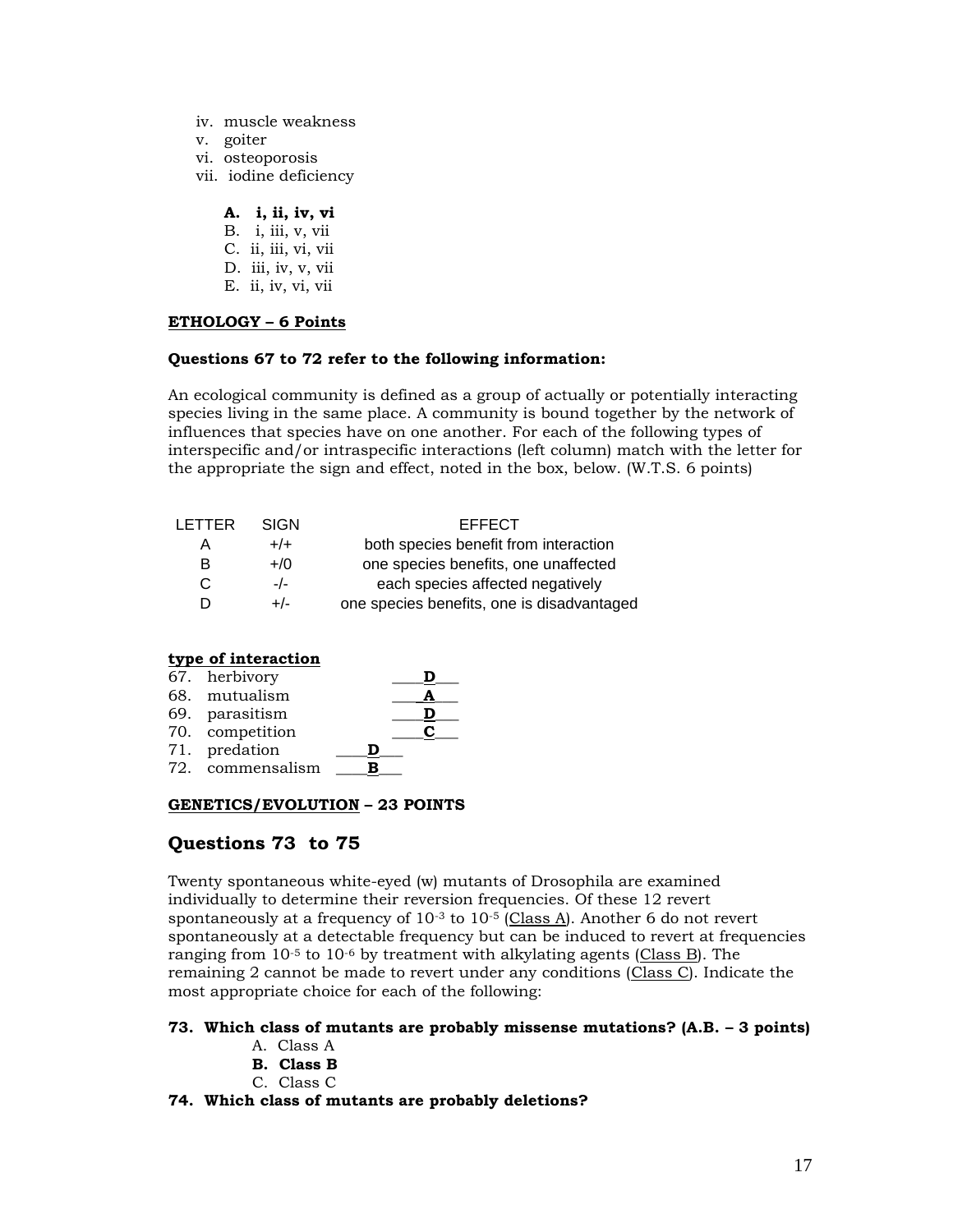- A. Class A
- B. Class B
- **C. Class C**

#### **75. Which class of mutants would you suspect to result from the insertion of transposable elements?**

- **A. Class A**
- B. Class B
- C. Class C

Question 76 to 81 refer to the following information.

In *Drosophila*, a cross (Cross 1) is made between two mutant flies, one homozygous for the recessive mutation bent wind (*b*) and the other homozygous for the recessive mutation eyeless (*e*). The mutations *e* and *b* are alleles of two different genes that are known to be very closely linked on the tiny autosomal chromosome 4. All the progeny of this cross exhibited the wild-type phenotype for both traits. One of the female progeny was crossed to a male of genotype *b e/b e* (Cross 2). The progeny of Cross 2 were mostly of the expected types, but there was a single rare female that was wild-type for both traits. **(A.B. – 6 points/ 1 for each question)**

#### **76. What is the genotype of the progeny from cross 2?**

- A.  $b^+e^+/b$  e and  $b e^+/b e$
- B. b  $e^+/b^+$  e and  $b^+$  e/ b  $e^+$
- C. **b**  $e^{+}/b$  **e** and  $b^{+}e/b$  **e**
- D. b  $e^+/b e^+$  and  $b^+ e/ b e^-$

**77. Could the rare wild-type female from cross 2 have arisen by: crossingover?** 

- **A. Yes**
- B. No

#### **78. Explanation of answer to question --- above**

#### **A. would result in a gamete that was b+ e<sup>+</sup>**

- B. would result in a gamete that was b e
- C. would result in a gamete that was  $b^+$  e
- D. would result in a gamete that was  $b e^+$

#### **79. Could the rare wild-type female from cross 2 have arisen by: Nondisjunction?**

- **A. Yes**
- B. No

#### **80. Explanation of answer to question ---**

- A. would result in a gamete that was  $b^+ e^+ / b \cdot e^-$
- B. would result in a gamete that was  $b^+ e/b e^+$
- **C.** would result in a gamete that was  $\mathbf{b} \cdot \mathbf{e}^{t}$  **b**<sup>+</sup> **e**
- D. would result in a gamete that was b  $e/b^+ e^+$

**81. The rare wild-type female from cross 2 (above) was test crossed to a male of genotype** *b e/b e* **(Cross 3). The progeny were as follows:**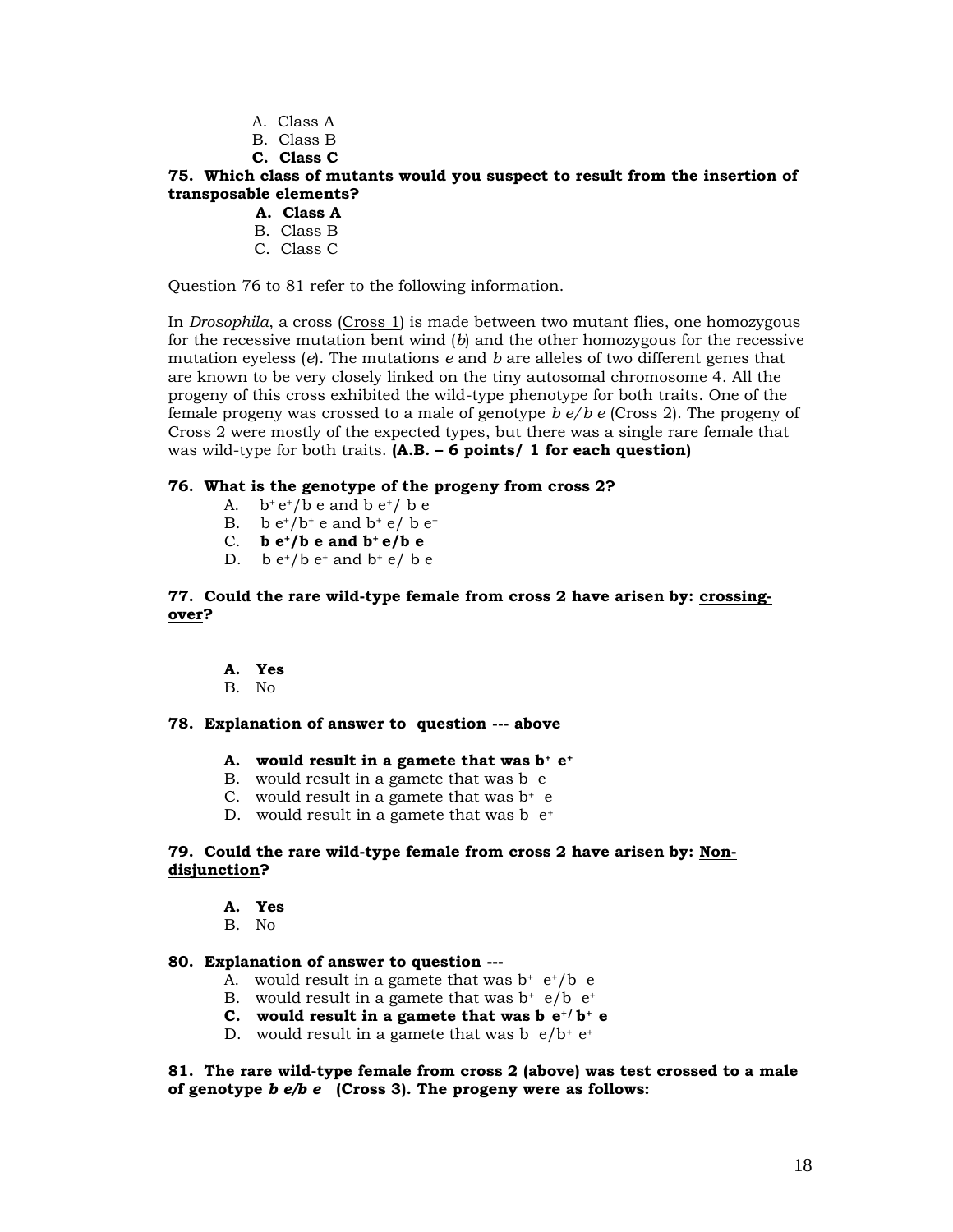1/6 wild type 1/6 bent, eyeless 1/3 bent 1/3 eyeless

**Which of the explanations given in questions 76-80 above are compatible with this result?** 

- **A. The female must have been a product of nondisjunction**
- B. The female must have been a product of crossing-over

**82. The frequency of an allele** *A* **in a population is 30%. Assuming a two-allele system, a) what is the frequency of the** *a* **allele and b) what are the frequencies of all possible genotypes in this population? (2 points)**

- **A. 0.7 – AA = 0.09; Aa = 0.42; aa = 0.49**
- B. 0.3 AA = 0.49 ; Aa = .42; aa = 0.09
- C.  $0.6 AA = 0.16$ ;  $AA = 0.58$ ; aa = 0.36

#### **ECOLOGY – 11 POINTS**

**Questions 83 to 87 refer to the figure below.**

**The figure below represents a food web in a particular ecosystem. Each letter represents a species. The arrows indicate the direction of energy flow. Place the proper letter or letters to the left of statements 1 – 5. TLH – ECOLOGY – 5 POINTS**



- 83. Which species would most likely represent a primary producer?
- 84. Which species would most likely represent humans if they were part of this ecosystem?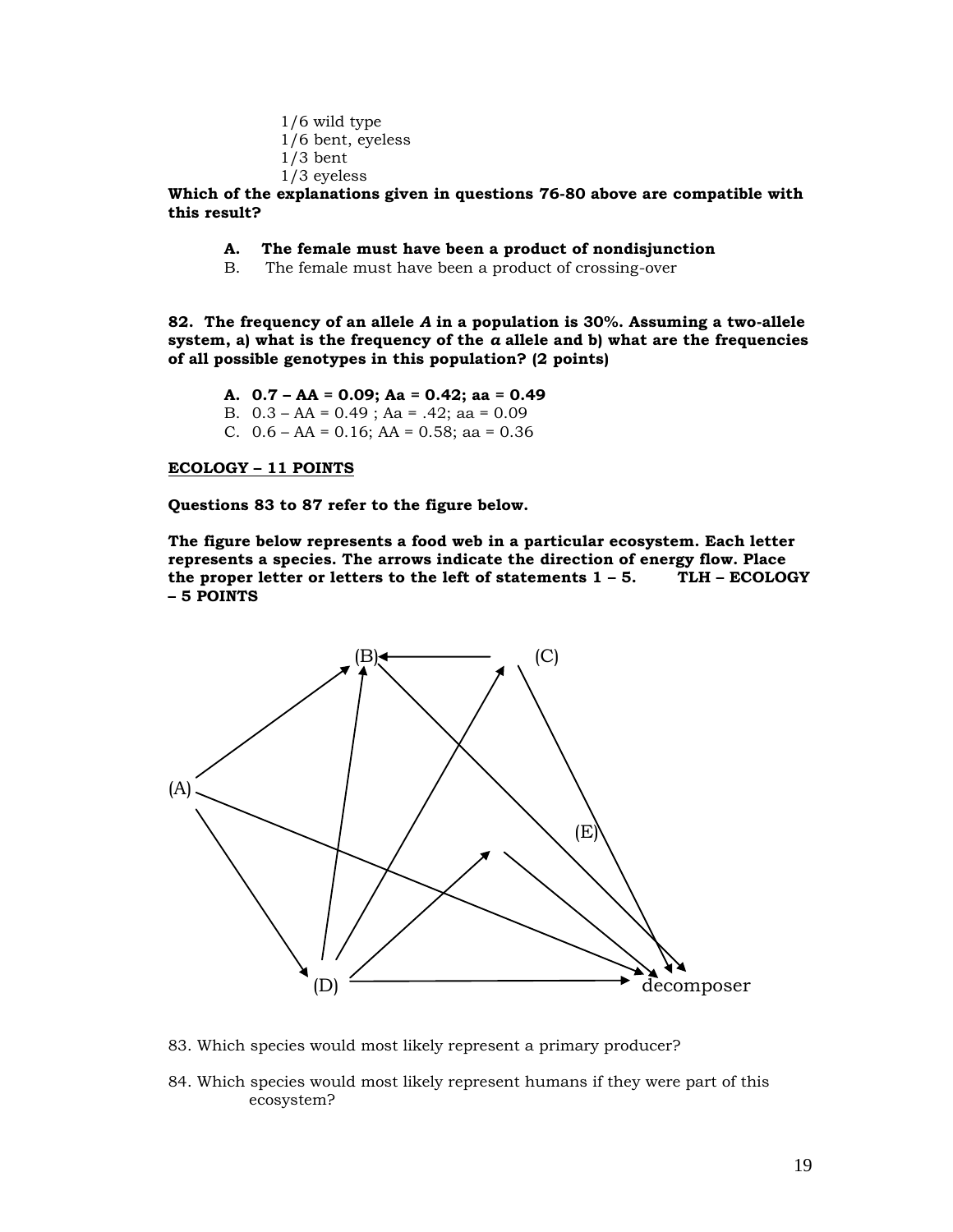- 85. Which species is (are) most likely to be an herbivore?
- 86. Which species is (are) most likely to be a carnivore?
- 87. Which species is (are) most likely to be an omnivore?

#### **ANS. 1-A; 2-B; 3-D; 4-C & E; 5-B**

Questions 88 to 89 refer to the following paragraph.

In Argentina at 32˚ S latitude there are deserts east of the Andes Mountains. In Chile at 18˚ S latitude there are deserts west of the mountains in. Select from the following list of explanations those that best explain these two situations. **(6 POINTS / 3 each)**

- *i.* easterly winds
- *ii.* westerly winds
- *iii.* descending dry air masses
- *iv.* ascending dry air masses
- *v.* rain shadow on east side of mountain
- *vi*. rain shadow on west side of mountain

#### **88. Argentina deserts mentioned above are most likely the result of:**

- A. i, iv and v only
- B. i, iii, and vi only
- **C. ii. iii, and v only**
- D. ii, iv and vi only

#### **89. Chile deserts mentioned above are most likely the result of:**

- **A. i and v only**
- B. i and iv only
- C. ii and v only
- D. ii and iv only

#### **BIOSYSTEMATICS – 6 POINTS**

Questions 90 to 93 refer to following

**Given below is a list of features select the letter or letters associated with each of the category boxes given in the table.**

FERTILIZATION ORGANS OF RESPIRATION

- i. Internal iii. Gills ii. External iv. Air sacs
- v. Skin vi. Lungs

**Consider the following groups of organisms and indicate the most appropriate feature or features to describe fertilization and the organ(s) of respiration. (4 Points)**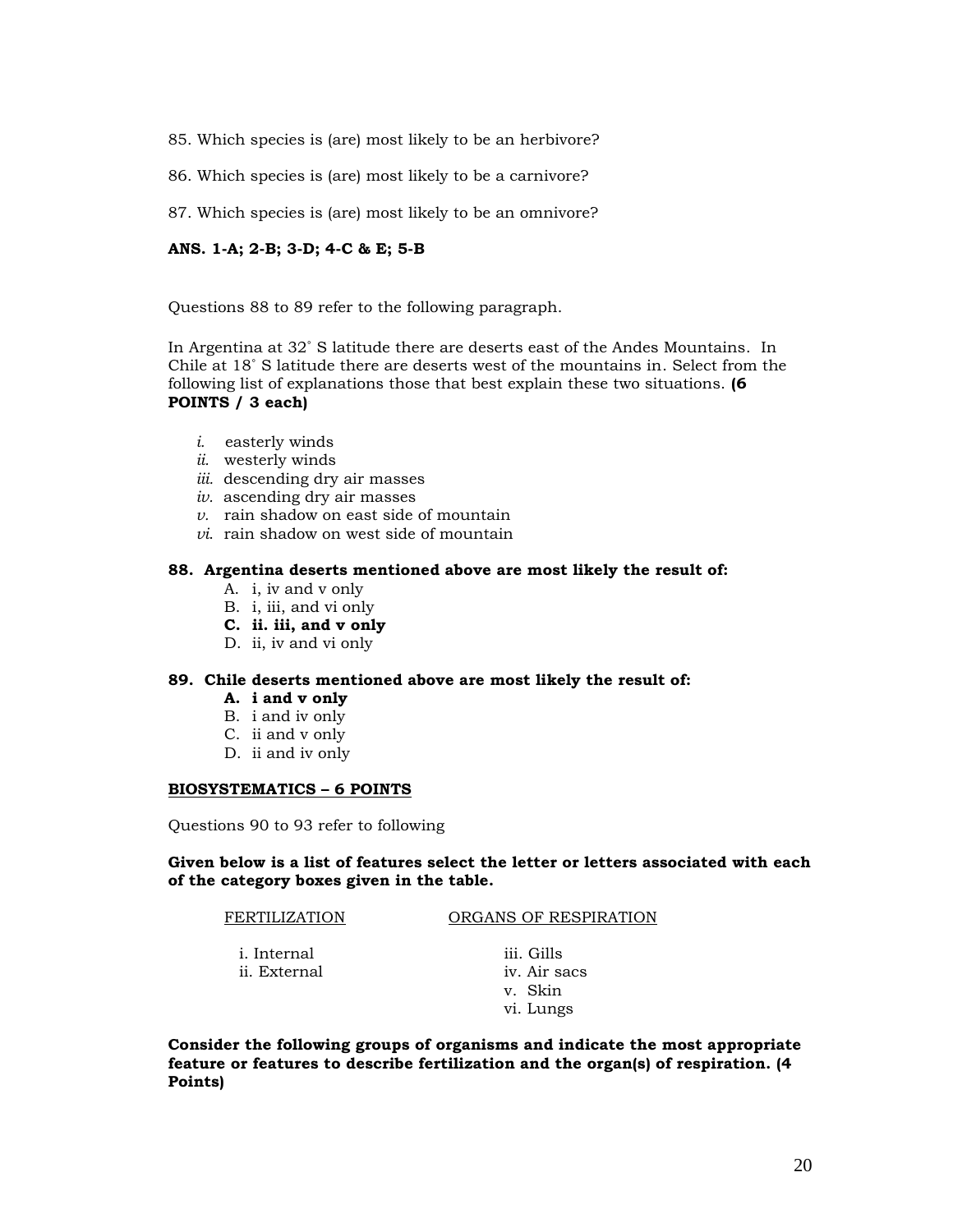#### **90. Mammals**

- A. i, v and vi only
- **B. i, and vi only**
- C. i and v only
- D. ii and vi only
- E. i., ii and v only

# **91. Birds**

- A. i and vi only
- B. i, and vi only
- **C. i and v only**
- D. ii and v only
- E. i, v and vi only

#### **92. Amphibians**

- A. i and v and vi only
- B. i and vi only
- C. i and v only
- **D. i, ii, v and vi only**
- E. i, ii, iii and vi only

#### **93. Fishes**

- A. i and iv only
- B. i. iii and iv only
- C. ii and vi only
- **D. ii, iii and vi only**
- E. ii, iii, and v only

### **PART C**

#### **1. Match the following evolutionary terms with their definitions, placing the letter of the appropriate match in the blank provided to the left of each term. Each choice will be used and will be used only once.**

| . Adaptive radiation  | A. A body structure switching from one function to<br>another                            |
|-----------------------|------------------------------------------------------------------------------------------|
|                       | Allopatric speciation B. A juvenile trait being retained into adulthood                  |
|                       | . Convergent evolution C. A single population of a species diverging into<br>two species |
| . Divergent evolution | D. A species giving rise to morphologically distinct<br>species                          |
| . Evolutionary trend  | E. Development of an entirely new body form or<br>structure                              |
| . Extinction          | F. Distantly related species coming to look<br>superficially alike                       |
| . Iterative evolution | G. Isolated populations of a species becoming                                            |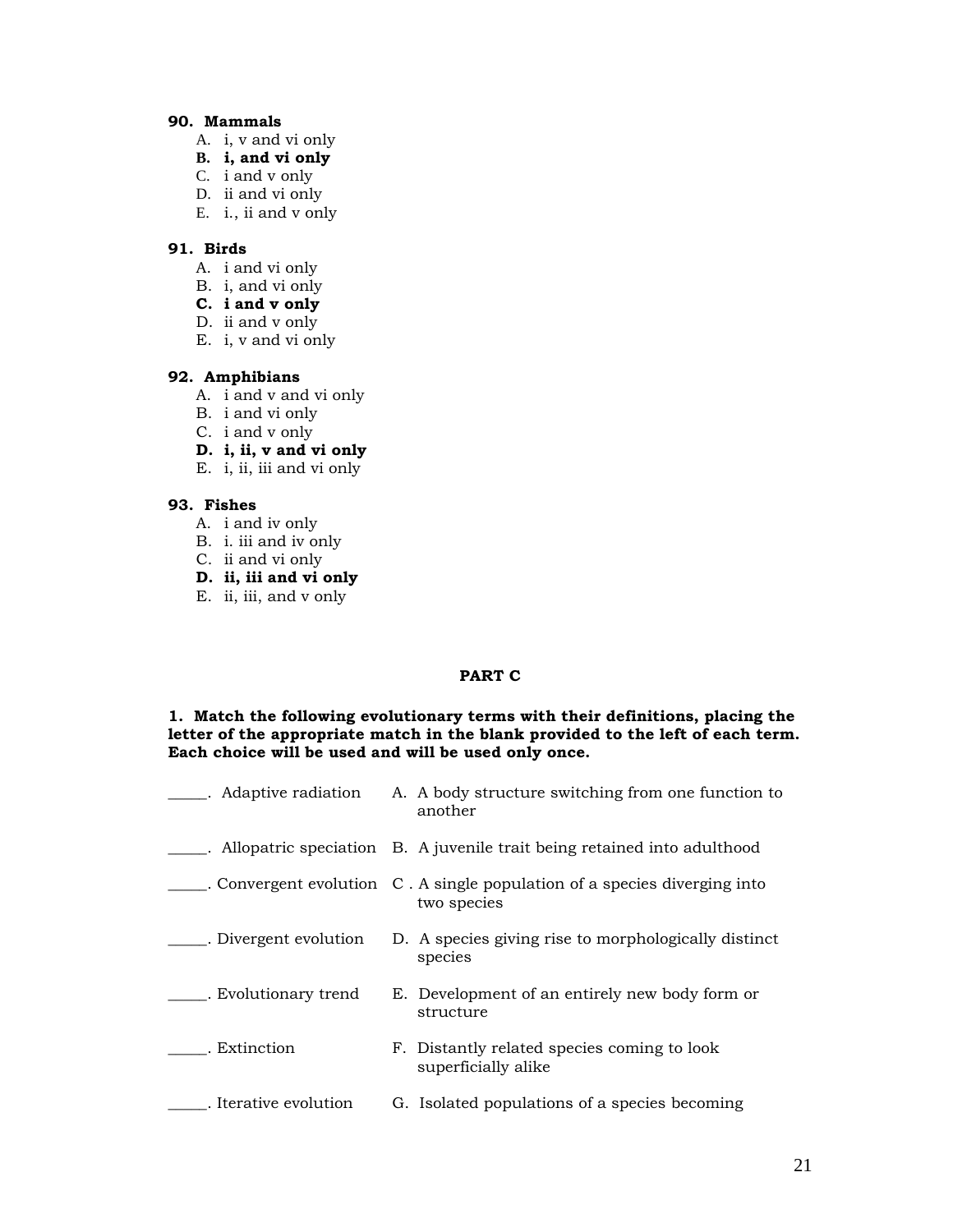#### different species

| . Macroevolution | H. Long-term evolutionary change in the same<br>direction                                     |
|------------------|-----------------------------------------------------------------------------------------------|
| . Microevolution | I. One lineage "quickly", in an evolutionary sense,<br>giving rise to many descendant species |
| . Neoteny        | J. One lineage repeatedly giving rise to similar<br>descendants                               |
| exteedaptation   | K. Small-scale evolutionary changes in a lineage                                              |
|                  | Sympatric speciation L. The death of all members of a species                                 |
| <b>ANSWERS:</b>  |                                                                                               |

**I G F D H L J E K B A**

**C**

2. Beginning with  $CO<sub>2</sub>$  and  $H<sub>2</sub>O$ , write a)one or more formula that would adequately represent the pH buffering system in the blood and b) a formula that will illustrate the way in which hemoglobin binds with oxygen in the blood. c) Draw a saturation curve relating oxygen saturation of Hb to the partial pressure in the blood. Be certain to label correctly your x and y axes and describe why you drew the curve as you did.

a) 
$$
CO_2 + H_2O \leftrightarrow H_2CO_3
$$
  
\n $H_2CO_3 \leftrightarrow H^+ + HCO_3^-$  **3 points**  
\n $HCO_3^- \leftrightarrow H^+ + CO_3^{2-}$ 

b) HbH +  $4O_2 \leftrightarrow Hb(O_2)_4 + H^+$  **1 point** 

# **Additional biosystematics question.**

3. Some zoologists have placed the sponges into the subkingdom Parazoa. Provide below two valid reasons they might have for doing so. **2 points**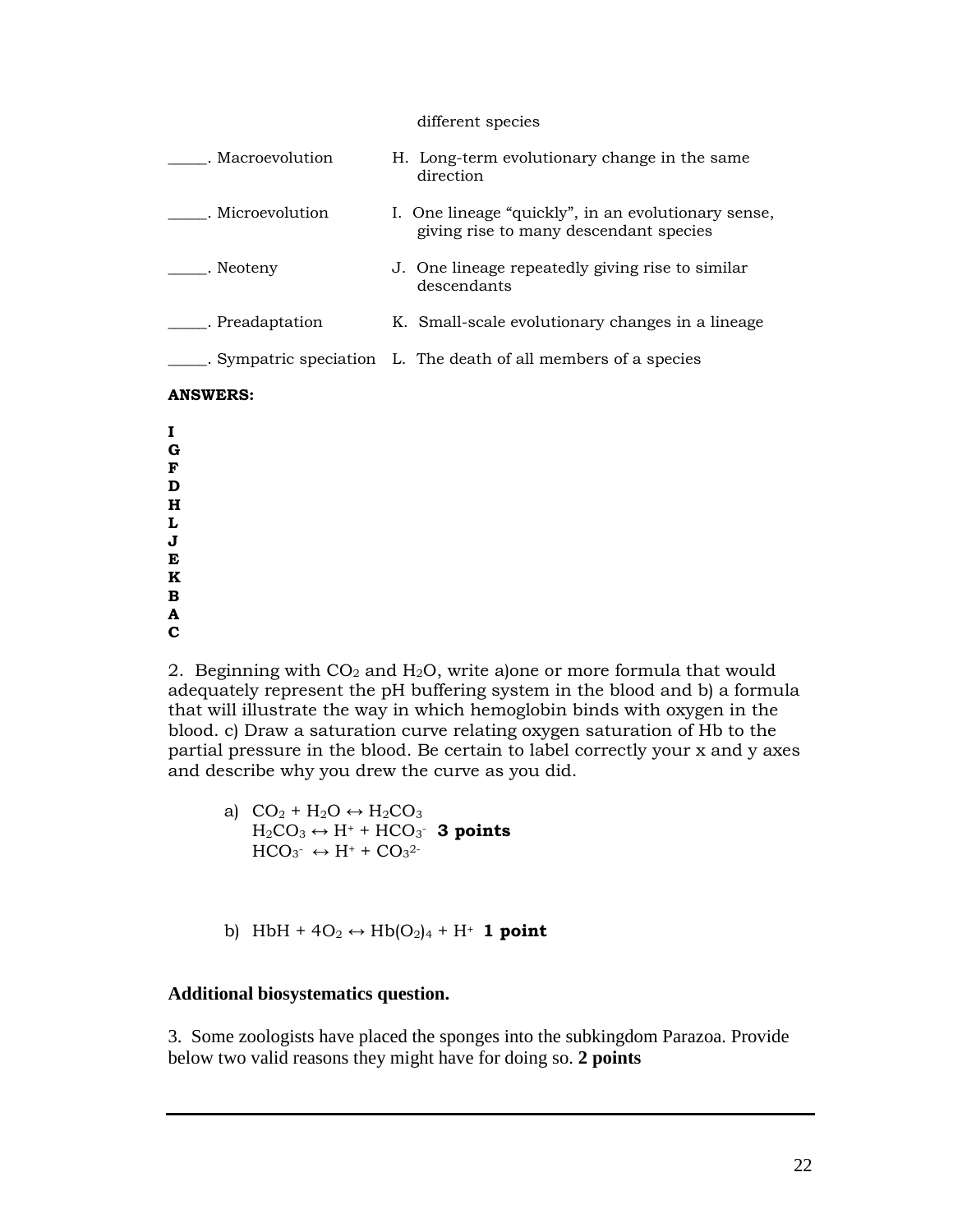**ANS:** 

**No true tissues Do not produce germ layers<br>Cellular level of organization** 

*bhese three get at the same point – accept only one* 

**Unique feeding system (no "mouth")**

| Character                                 | <b>Magnoliopsida</b> | <b>Liliopsida</b> |
|-------------------------------------------|----------------------|-------------------|
|                                           |                      |                   |
| Cotyledons (number)                       |                      |                   |
|                                           |                      |                   |
| Leaf Venation (type)                      |                      |                   |
|                                           |                      |                   |
| Vascular Cambium<br>(present or absent    |                      |                   |
|                                           |                      |                   |
| Primary Vascular<br>Bundles (arrangement) |                      |                   |
|                                           |                      |                   |
| Pollen (type)                             |                      |                   |
|                                           |                      |                   |
| Floral Parts (number in<br>each set)      |                      |                   |
|                                           |                      |                   |
| Root System (type or<br>types)            |                      |                   |
| Pith in Roots (yes or no)                 |                      |                   |

**4. This is fill in the blank. Each answer if 0.5 points. Write in the test book.**